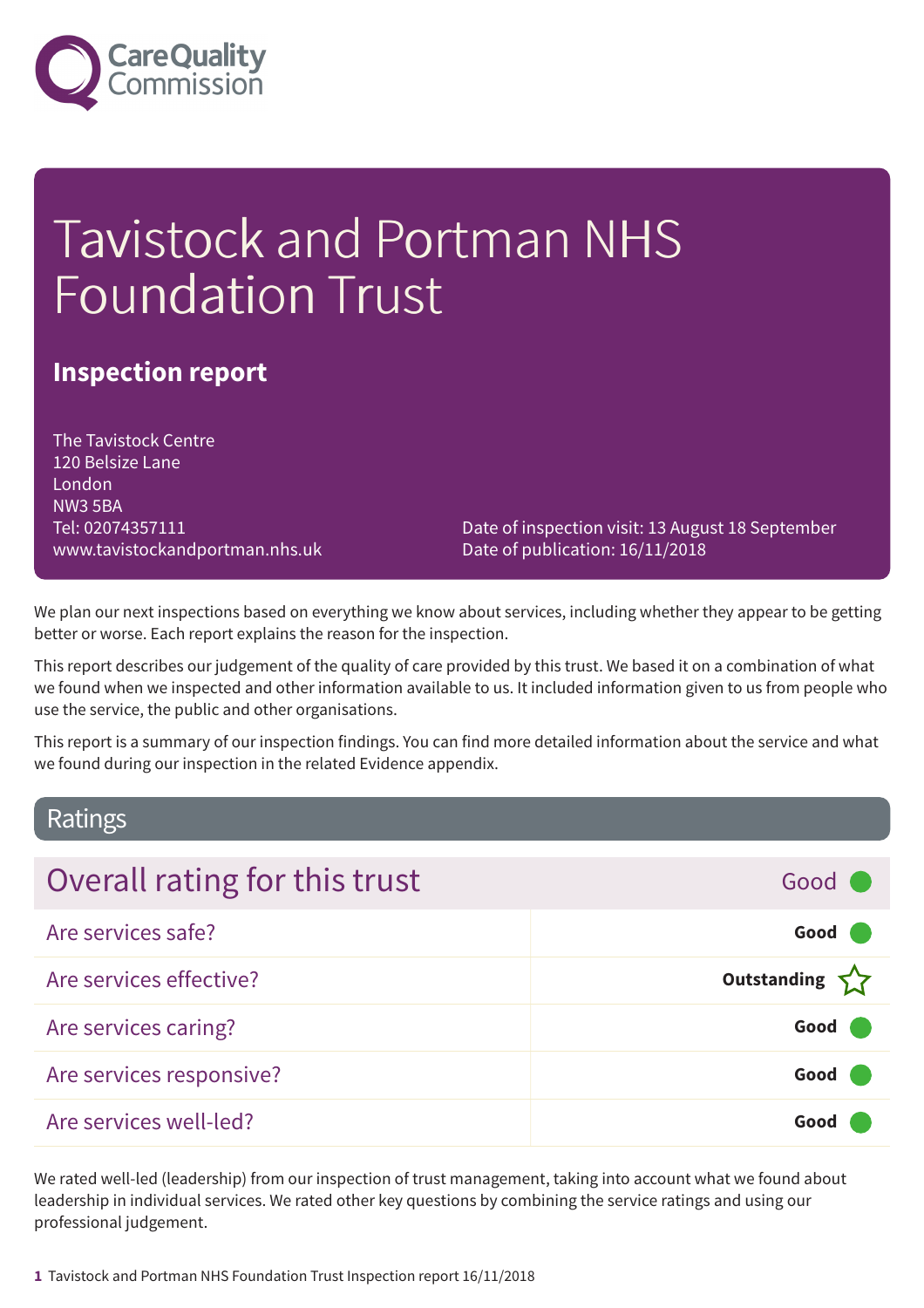### Background to the trust

The Tavistock and Portman NHS Foundation Trust achieved authorisation as an NHS Foundation Trust in 2006. Prior to this, it was the Tavistock and Portman NHS Trust, established in 1994, bringing together the Tavistock Clinic, founded in 1920, and the Portman Clinic, founded in 1933.

The Tavistock and Portman NHS Foundation Trust provides specialist mental health services for adults and children across several London boroughs, most are based in Camden. In total, the trust has more than 25 services including outpatient and community services. The gender identity development service for children and young people under the age of 18 is a national service. In April 2017, the trust took over the Charing Cross gender identity clinic as an interim provider until March 2019. This is the largest national service with a patient group of nearly 6,000 patients.

The trust has an international reputation in respect of the provision of specialist psychological therapies and in delivering training and education at post-graduate level in psychotherapy, family therapy and child and educational psychology.

The trust has an annual income of £53 million and achieved a financial surplus of £2.8m in 2017/8. The trust employs 712 staff. Staff provided mental health care and treatment for 11,985 adults and children in 2017/8. The trust provides educational services, specialist drug and alcohol services, and services delivered in partnership with other agencies, such as the family drug and alcohol court and the provision of clinical expertise to a pain clinic at a local acute hospital.

The trust has one main site, the Tavistock Centre. In addition, the trust provides services from 22 other community sites including a gender identity development service in Leeds. The services provided by the trust are organised into two directorates. Each has a directorate lead who is also a trust board member.

The trust provides the following core service:

• Specialist community mental health services for children and young people

It also provides the following specialist services:

- Specialist psychological therapy services
- Other specialist services (gender identity services for adults)
- Other specialist services (gender identity services for children and young people)

The trust had three locations registered with the CQC (on 2 July 2018).

The trust has been inspected five times since registration in 2010. We conducted a comprehensive inspection of the trust in January 2016. At that inspection, we rated the trust as good overall across all five key questions (safe, effective, caring, responsive and well-led). We rated all three services we inspected as good across all five key questions except the specialist psychological therapy services which we rated requires improvement for the safe key question. We reinspected the trust's specialist psychological therapy services in November 2017 and found the trust had addressed the issues and changed the rating of safe to good.

We previously inspected the gender identity service for adults in January 2016, when West London Mental Health NHS Trust provided the service. In our previous inspection, we rated the service good across four of the key questions (safe, effective, caring and responsive) and requires improvement for well-led. We found the service was in breach of regulation 17 (good governance). There were several reasons for this. Administrative systems caused problems for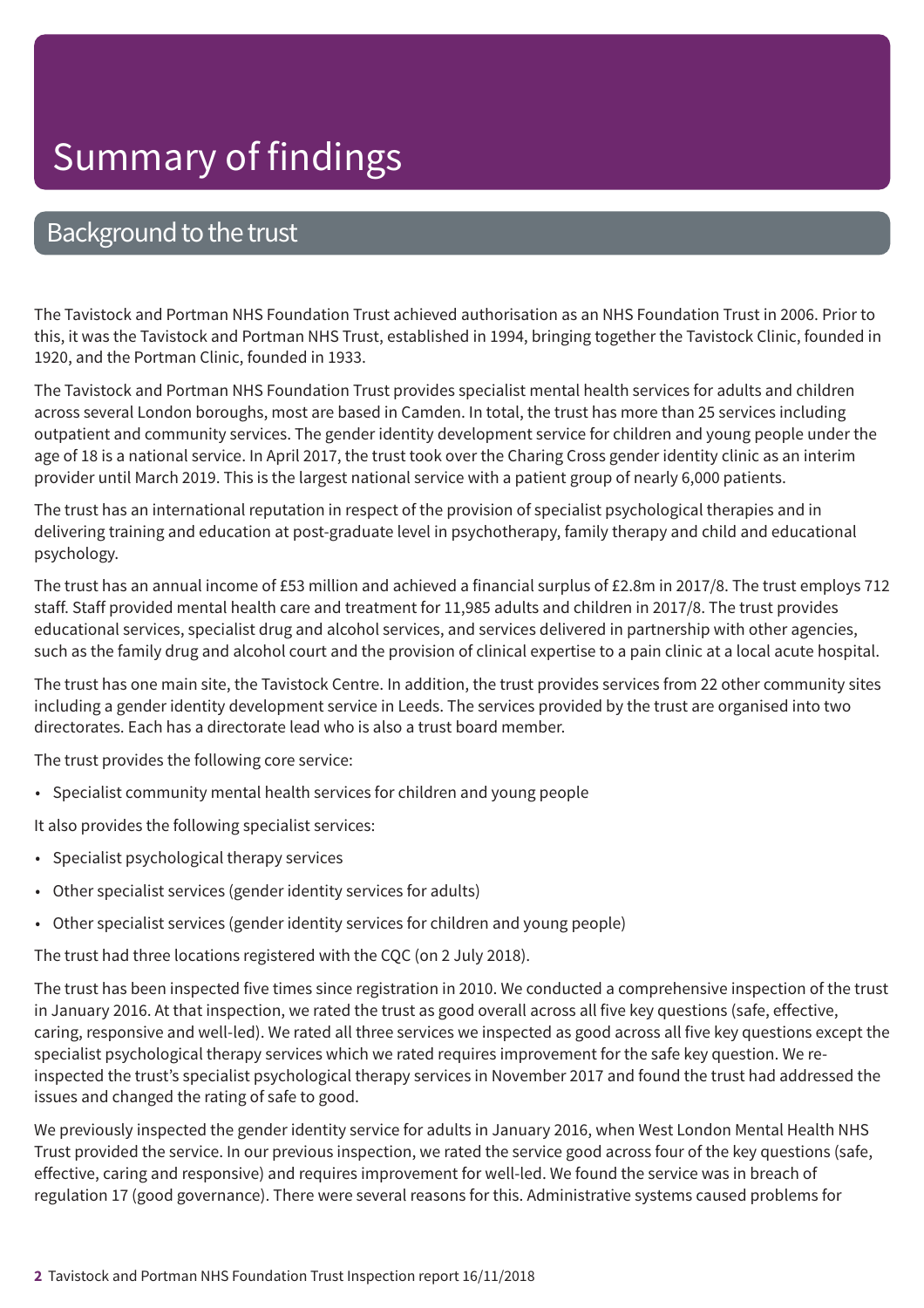people who used the service. There were long delays between people being referred to the service and having an assessment and treatment. There was no formal engagement strategy with people who used the service. Some people who used the service did not know how to complain. There was a disconnect between the (previous) trust and team working in the service. There was no evidence of learning from complaints and incidents.

## Overall summary

**Our rating of this trust stayed the same since our last inspection. We rated it as Good –––**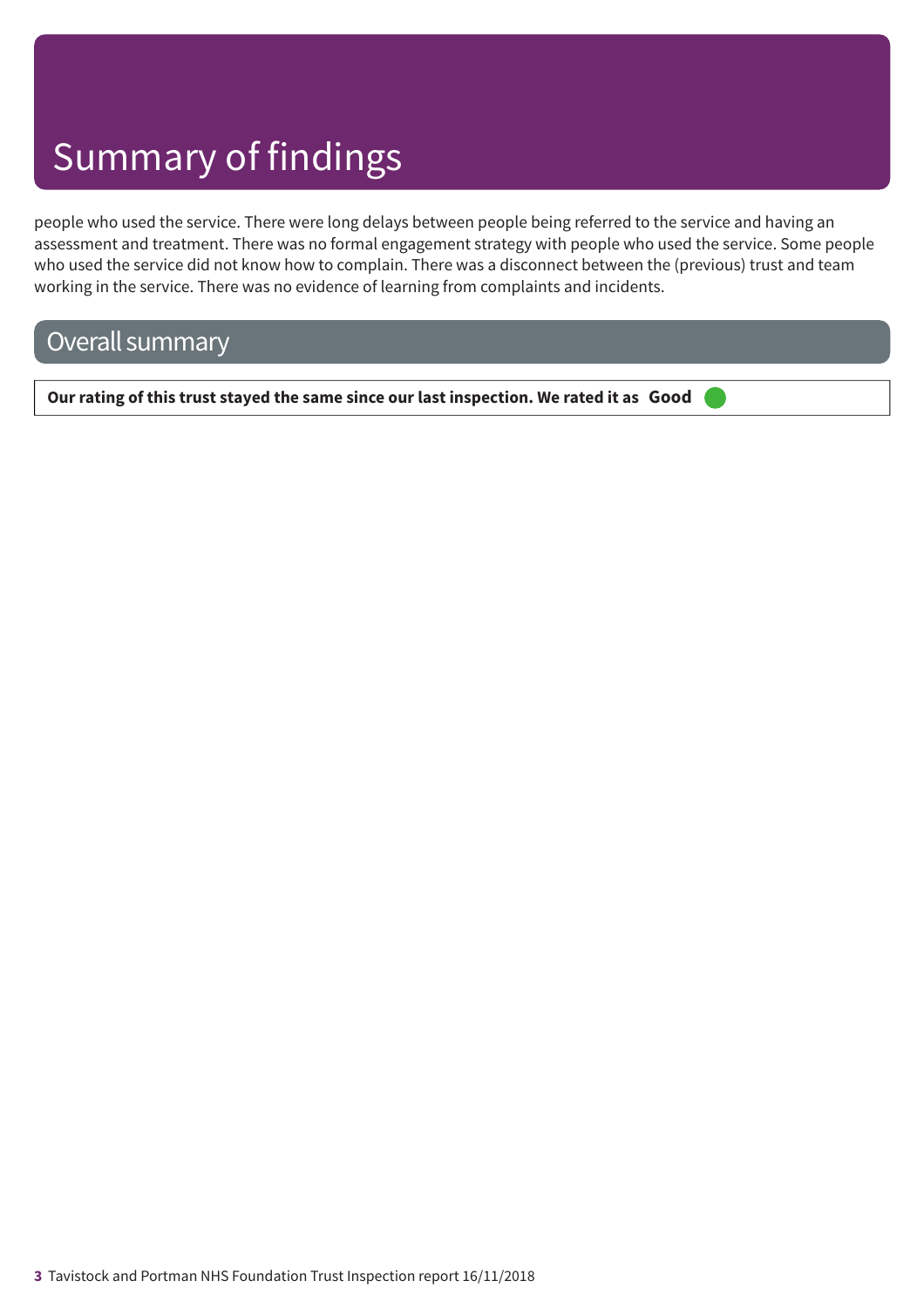### **What this trust does**

Tavistock and Portman NHS Foundation Trust provides mental health services from three registered locations (two in London and one in Leeds) and several community services across London, mostly in the borough of Camden. This includes a range of local and national community mental health services for adults and children and young people including specialist psychological therapy services and gender identity services.

### **Key questions and ratings**

We inspect and regulate healthcare service providers in England.

To get to the heart of patients' experiences of care and treatment, we ask the same five questions of all services: are they safe, effective, caring, responsive to people's needs, and well-led?

Where we have a legal duty to do so, we rate the quality of services against each key question as outstanding, good, requires improvement or inadequate.

Where necessary, we take action against service providers that break the regulations and help them to improve the quality of their services.

### **What we inspected and why**

We plan our inspections based on everything we know about services, including whether they appear to be getting better or worse.

We inspected two core services as part of our ongoing checks on the safety and quality of healthcare services:

- Specialist community mental health services for children and young people
- Other specialist services (gender identity services for adults)

We did not re-inspect specialist psychological therapy services, which we last inspected in November 2016. We previously re-rated the safe key question from requires improvement to good, which meant this core service was rated good across all five key questions and did not have any breaches of regulation. For that reason, we decided not to include specialist psychological therapy services in the inspections carried out in August 2018.

We also did not reinspect the other specialist services (gender identity development services for children and young people), which we rated as good for all key questions when we last inspected it.

Our comprehensive inspections of NHS trusts have shown a strong link between the quality of overall management of a trust and the quality of its services. For that reason, all trust inspections now include inspection of the well-led key question at the trust level. Our findings are in the section headed 'Is this organisation well-led'.

## **What we found**

### Overall trust

Our rating of the trust stayed the same. We rated it as good because:

- At this inspection we rated the two services we inspected as good. When these ratings were combined with the other existing ratings from previous inspections, all four of the trust's services were rated good.
- We rated well-led for the trust overall as good.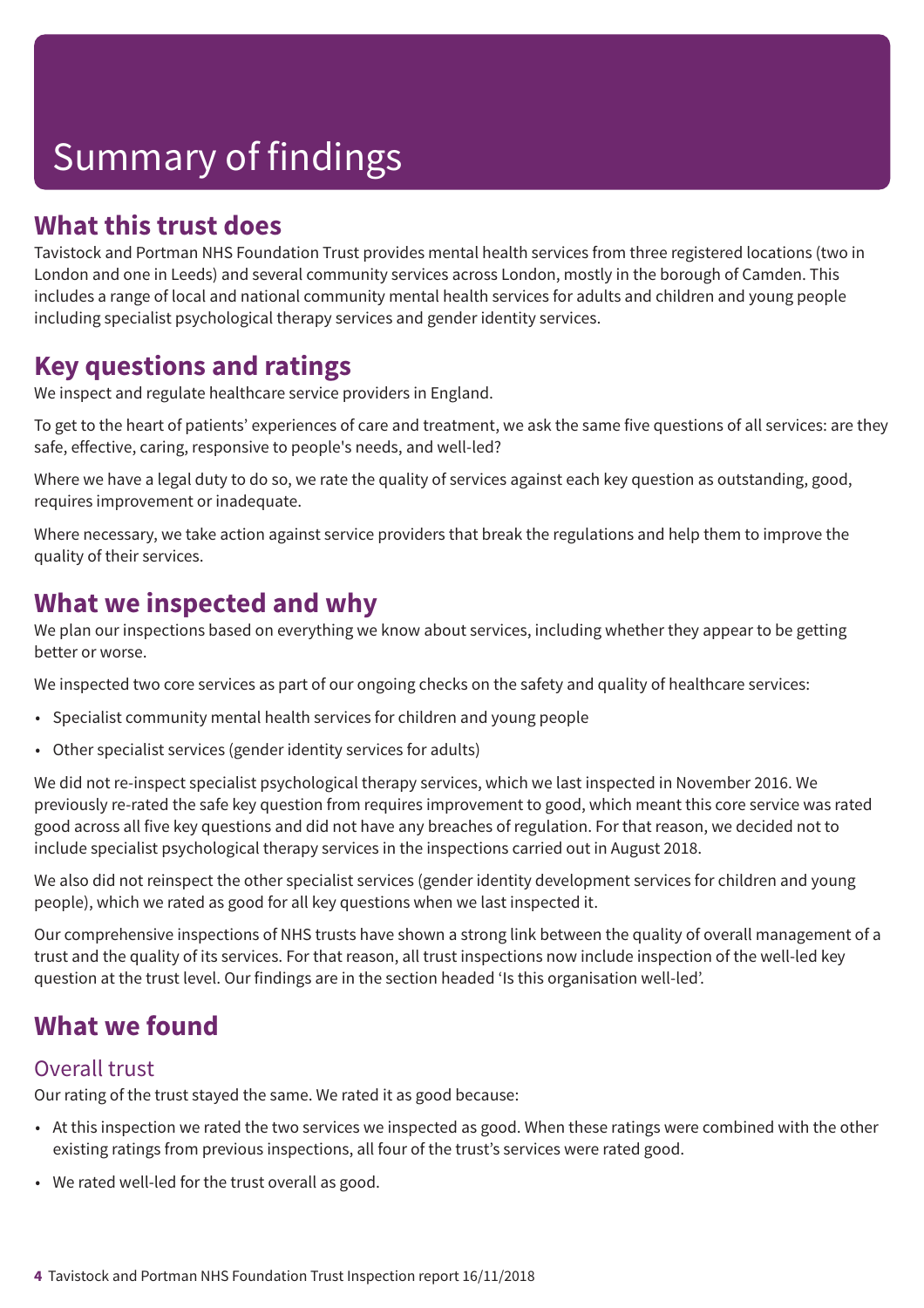- The trust had strong values and an ethos of going the extra mile to deliver high quality services to people accessing the treatment provided by the trust. This was based on strong clinical traditions whilst also making these relevant for the current day.
- The trust had a high calibre board, with a wide range of appropriate skills and experience, who were open and determined to make the necessary changes to provide high quality care to their patients who come from local communities or were accessing national services.
- The trust had a clear strategy that was well understood. This identified the strategic objectives for the trust and the milestones. The trust also had a linked clinical quality strategy.
- The trust's strong academic and research links meant that many patients had access to innovative treatment. Staff undertook research and developed new clinical models to improve the experience of care and outcomes for people using its services. Clinical innovation carried out by the trust had influenced the evidence-base and clinical practice around mental health and wellbeing. Staff in the trust's specialist community mental health services for children and young people (CAMHS) had worked with other providers to develop the THRIVE model, which aimed to deliver person-centred and integrated care based around the needs and preferences of young people and their families by promoting linked working between services.
- The trust had a skilled and committed workforce who were engaged in the work of the trust. The trust had developed this through improvements in communication, appraisals and access to leadership development opportunities. The trust prioritised staff well-being. Staff could access additional support from an internal advice and consultation service.
- Staff involved patients and those close to them in decisions about their care and treatment. Staff in the trust's gender identity clinic for adults (GIC) worked with people using its service to develop personalised approaches based around the specific needs and preferences of each person, for example for people who identified as non-binary. Staff in CAMHS demonstrated an in-depth knowledge of the individual needs and circumstances of the young people they supported. They worked with young people and families to offer services and support based around their needs.
- The trust sought patient feed-back through an experience of service questionnaire and this showed that patients were mostly very satisfied with the care and treatment they received.
- The trust had faced significant increases in demand and had doubled the number of patients they supported over the previous four years. They were the largest provider of gender identity services and were working to improve access to these services, although there was more to do.
- The trust had many excellent examples of working with people who use services. A patient and public involvement (PPI) strategy was supported by PPI co-ordinators who facilitated a range of activities within the trust and in collaboration with community colleagues and other stakeholders.
- The trust was outward looking and were active participants in the North Central London sustainability and transformation partnership, with executive members of the leadership team taking leadership roles. Staff worked closely with other organisations supporting people, so they received co-ordinated care. Staff actively participated in research projects with external organisations.

#### However:

• The monitoring of the quality and performance of the service lines was not sufficiently robust. At the time of the inspection, this took place through line management and an annual service line presentation to the board. Other governance systems looked across the service lines which could potentially lead to issues being missed or not given the focused attention they required.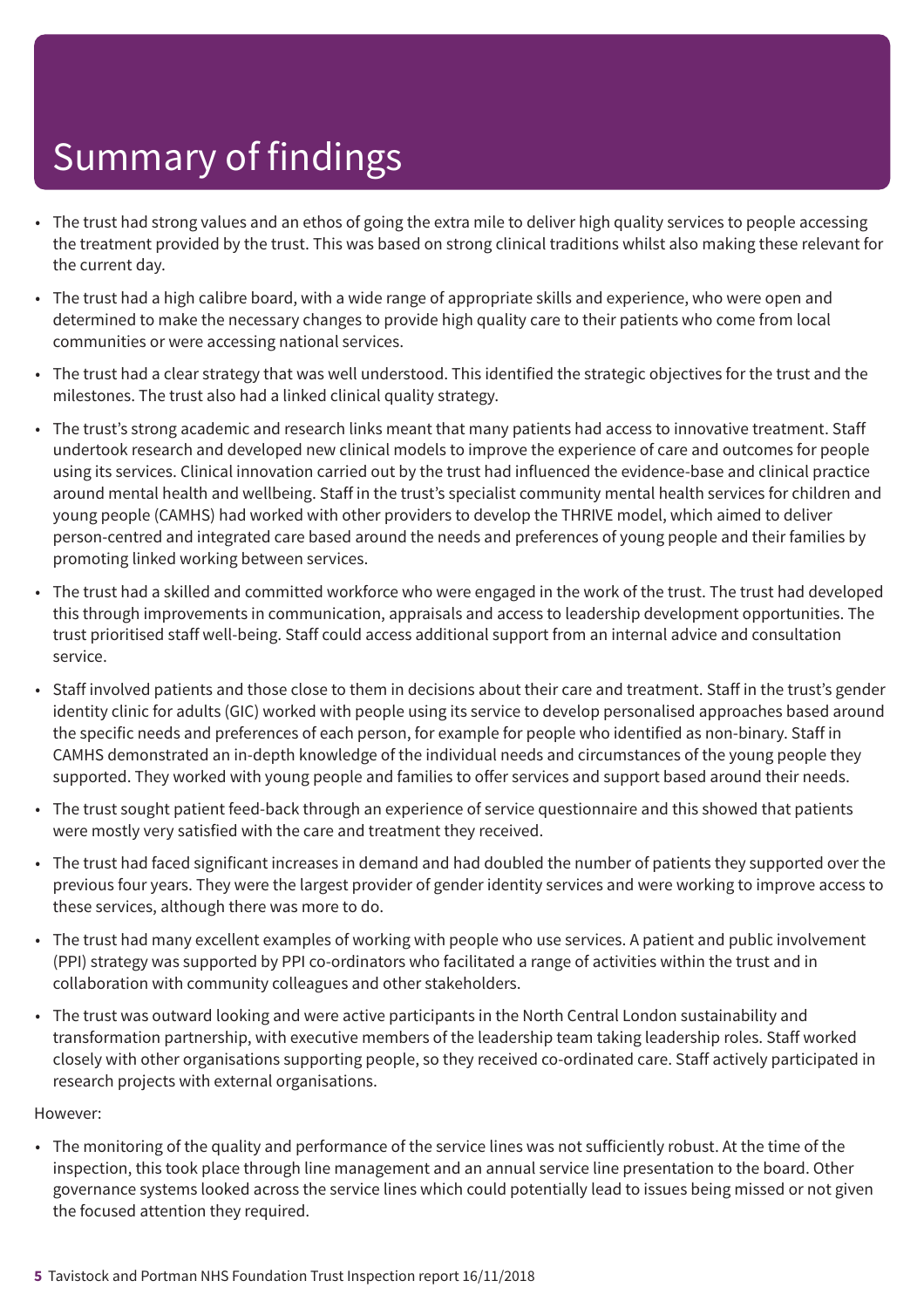- The trust was working to implement a range of measures to improve career progression and address discrimination for black and minority ethnic (BME) staff. Some BME staff felt that these measures had not yet positively affected their experience of working for the trust. The trust leadership team recognised that this will take more time to fully embed.
- The trust had experienced significant delays over the previous six months in responding to complaints relating to the gender identity clinic and had mostly missed the target for sending a response. Plans were in place to address this back-log. However, the complaint responses were of a high quality and showed empathy and a willingness to apologise where needed.
- The trust was working to improve health and safety, including fire safety, across the trust, but this work needed to be completed and ongoing safety closely monitored to provide assurance.
- People in GIC had long waits to access the service. They experienced a 13-month wait time for appointments and the service sometimes had to cancel and reschedule people's appointment. The trust had tried to work with commissioners to increase funding but people still experienced long waits.

### Are services safe?

Our rating of safe stayed the same. We rated it as good because:

- At this inspection we rated safe as good in both the services we inspected. When these ratings were combined with the other existing ratings from previous inspections, all four of the trust services that we have inspected were rated good.
- Staff assessed the risks to people using the trust's services. They made plans with people and worked with other services to make sure the people using its services were safe. In the specialist community mental health services for children and young people (CAMHS), staff worked with the young people, families, schools and the local authority to develop plans to support young people. In the gender identity clinic for adults (GIC), staff shared information with people's local services when appropriate to ensure they got the support they needed.
- The trust delivered its services in premises that were mostly safe and clean. The trust maintained its premises and staff completed risk assessments of the environment. However, some actions were needed to ensure fire safety systems were fully embedded. A fire evacuation drill had never been completed at one of the CAMHS locations, and staff in the GIC had not completed a planned fire evacuation drill since January 2017.
- Staff understood how to recognise and report safeguarding concerns to ensure people using the service were protected from harassment and discrimination and received the support they needed. Staff put protection plans in place to keep patients safe.
- The trust had enough staff to keep people safe from avoidable harm and abuse and to provide the right care and treatment. It had low vacancy and sickness rates. Staff in the CAMHS had manageable caseloads and responded to young people's needs promptly. In the GIC there were enough staff to provide safe care and treatment for existing patients but the service was not commissioned to ensure it had sufficient staff to manage the high levels of referrals.
- Most staff knew how to report incidents and teams discussed the learning from incidents to make the necessary improvements. However, staff in the GIC did not always report incidents when patients contacted the service in distress or when there was a risk of the person self-harming, and some staff in CAMHS did not know which incidents to report.

#### However:

- Although most staff completed most mandatory training, not enough staff had completed safeguarding adults and clinical risk assessment training. Plans were in place to ensure this training was completed and recorded accurately so that progress could be monitored.
- **6** Tavistock and Portman NHS Foundation Trust Inspection report 16/11/2018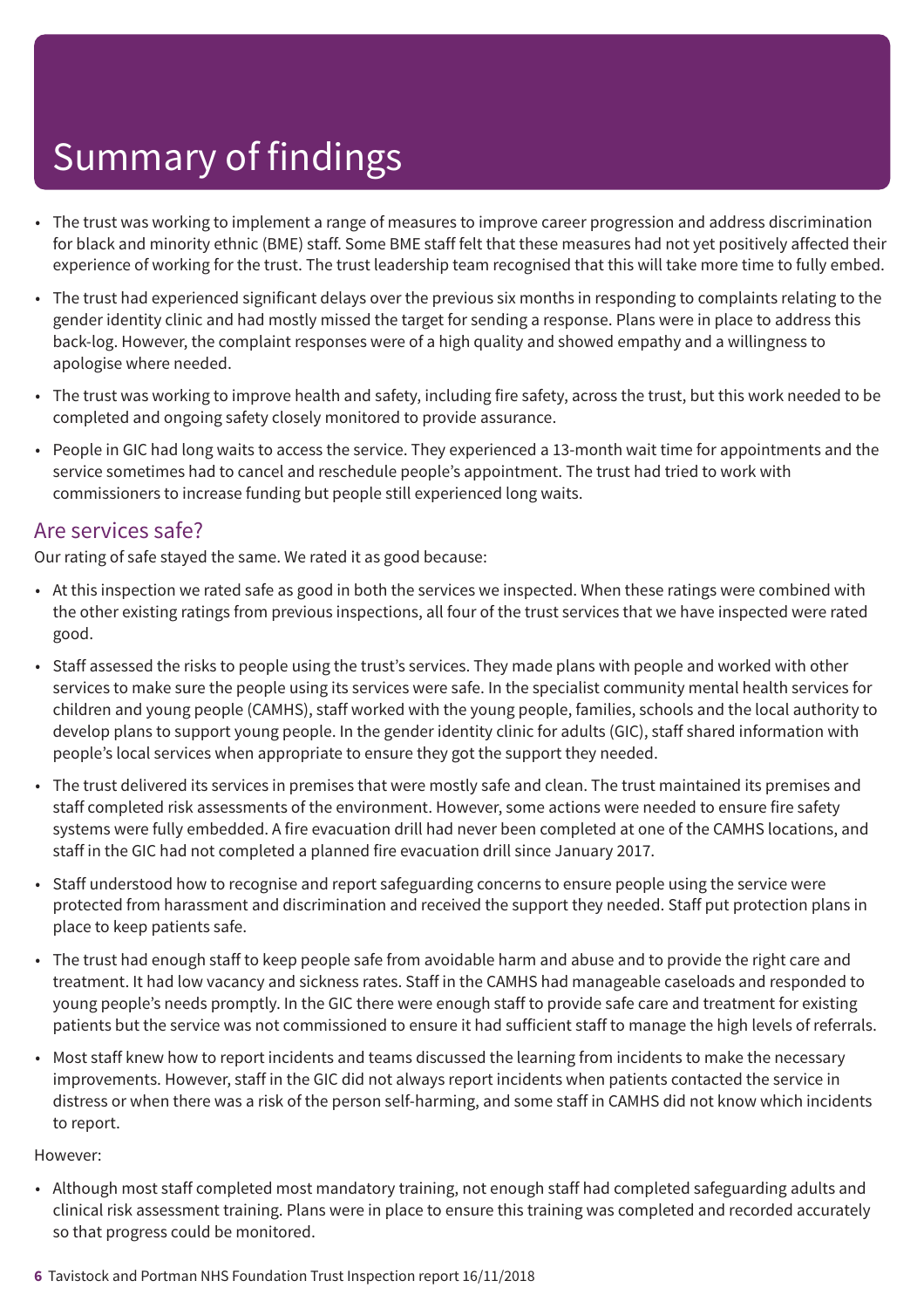• The current procedure for ensuring staff safety when seeing patients alone for therapy on site in CAMHS was not robust. Staff met patients in therapy rooms without access to an alarm or personal alarm. Staff relied on shouting for help in the event of an emergency.

### Are services effective?

Our rating of effective improved. We rated it as outstanding because:

- At this inspection we rated effective as outstanding in both services we inspected. When these ratings were combined with the other existing ratings from previous inspections, two of the trust's services were rated outstanding and two of the trust services were rated good.
- Staff provided care and treatment based on national guidance and reviewed its effectiveness. They undertook research and developed new clinical models to improve the experience of care and outcomes for people using its services. Clinical innovation carried out by the trust had influenced the evidence-base and clinical practice around mental health and wellbeing. The trust has an international reputation for its psychotherapy-based approaches.
- Staff developed specialist community mental health services for children and young people (CAMHS) based around the needs of young people. The service had worked with other providers to develop the THRIVE model for delivering CAMHS. This model aimed to deliver person-centred and integrated care based around the needs and preferences of young people and their families by promoting linked working between services. Staff in the teams worked closely with external agencies, such as primary care, social services, education, paediatrics and other community teams, including adult services and the voluntary sector.
- Staff completed a range of audits and used the information to improve the service. For example, they had shown that since the Camden adolescent intensive support service was set up, young people in Camden had spent 48% less time in inpatient units.
- Staff in the gender identity clinic for adults (GIC) contributed to developing guidance on best practice in gender identity services. They were experienced in supporting people to meet their specific needs and supported them to access the speech and language therapy, counselling and psychological therapies they needed. Staff undertook research and participated in international conferences and used findings to improve practice. They provided training and guidance to external health professionals including delivering workshops for GPs.
- The trust had improved how it supported patients with their physical health needs. Since our last inspection, it had appointed a physical health lead and staff now included physical health needs in their assessments.
- Staff from across the trust had access to excellent specialist training opportunities and managers ensured that staff received the necessary specialist training for their roles. Outside of its clinical work, the trust provided a wide range of specialist education. Staff told us they found these links useful.
- Staff always had access to up-to-date, accurate and comprehensive information on patients' care and treatment. All staff had access to an electronic records system that they could all update. The GIC was in the process of developing an online portal so people could access and update their personal records.
- The trust made sure staff were competent for their roles. Managers appraised how staff performed and held supervision meetings with clinical staff to provide support and monitor the effectiveness of the service. Teams held regular business meeting and reflective practice sessions. The trust supported staff with career development and progression.

#### However:

- Administration staff did not have access to one-to-one supervision, which meant they did not have protected regular time to meet with their manager to discuss well-being or career development.
- **7** Tavistock and Portman NHS Foundation Trust Inspection report 16/11/2018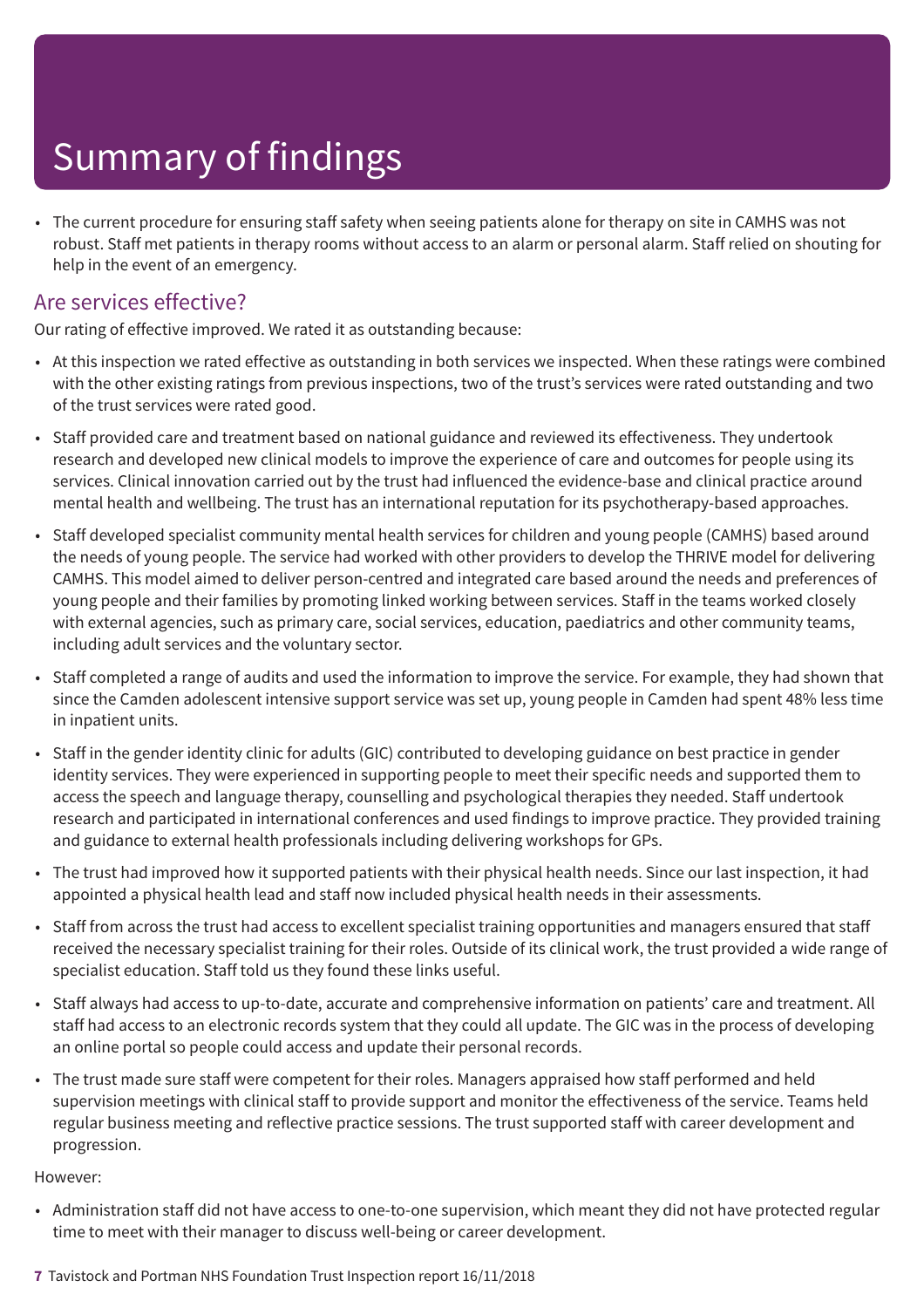• Staff's knowledge of the Mental Capacity Act, as it relates to young people over the age of 16, varied between teams. Some staff were unfamiliar with how they would apply the legislation in practice.

### Are services caring?

Our rating of caring stayed the same. We rated it as good because:

- At this inspection we rated caring as good in both the services we inspected. When these ratings were combined with the other existing ratings from previous inspections, four of the trust services were rated good.
- Staff cared for patients with compassion. Feedback from people we spoke with and on comment cards confirmed that people felt that staff treated them well and with kindness. Staff in gender identity clinic for adults (GIC) provided emotional support to people to minimise their distress during their transition journey, for example people with atypical presentations or with complex medical or psychosocial needs.
- Staff involved patients and those close to them in decisions about their care and treatment. Staff in the GIC worked with people using its service to develop personalised approaches based around the specific needs and preferences of each person, for example for people who identified as non-binary. Staff in specialist community mental health services for children and young people (CAMHS) demonstrated an in-depth knowledge of the individual needs and circumstances of the young people they supported. They worked with young people and families to offer services and support based around their needs.
- Staff encouraged patients to give feedback about the service to identify areas for improvement. Staff in CAMHS enabled parents and young people to give feedback on the service they received, via questionnaires and acted on feedback.
- Staff informed and involved families and carers appropriately. The CAMHS held a six-week psychoeducation group for carers to help them better understand the difficulties young people may face.

#### However:

• The GIC had not updated their service user engagement strategy since the change in provider and had not organised any service user groups as identified in our last inspection.

### Are services responsive?

Our rating of responsive stayed the same. We rated it as good because:

- At this inspection we rated responsive as good in one service and requires improvement in the other service we inspected. When these ratings were combined with the other existing ratings from previous inspections, three of the trust's services was rated good and one of the trust services was rated requires improvement.
- The trust's specialist community mental health services for children and young people (CAMHS) teams were very responsive and saw young people and their families in a timely manner. Service managers screened referrals to ensure urgent referrals were seen quickly. All new referrals were discussed at a weekly meeting, following an initial screening by a clinician. Waiting lists for therapy was low. The average waiting time between referral to assessment and assessment to treatment was low at three weeks.
- Staff in the gender identity clinic (GIC) worked closely with the trust's adolescent gender identity development service to ensure a smooth transfer for young people to the adult service.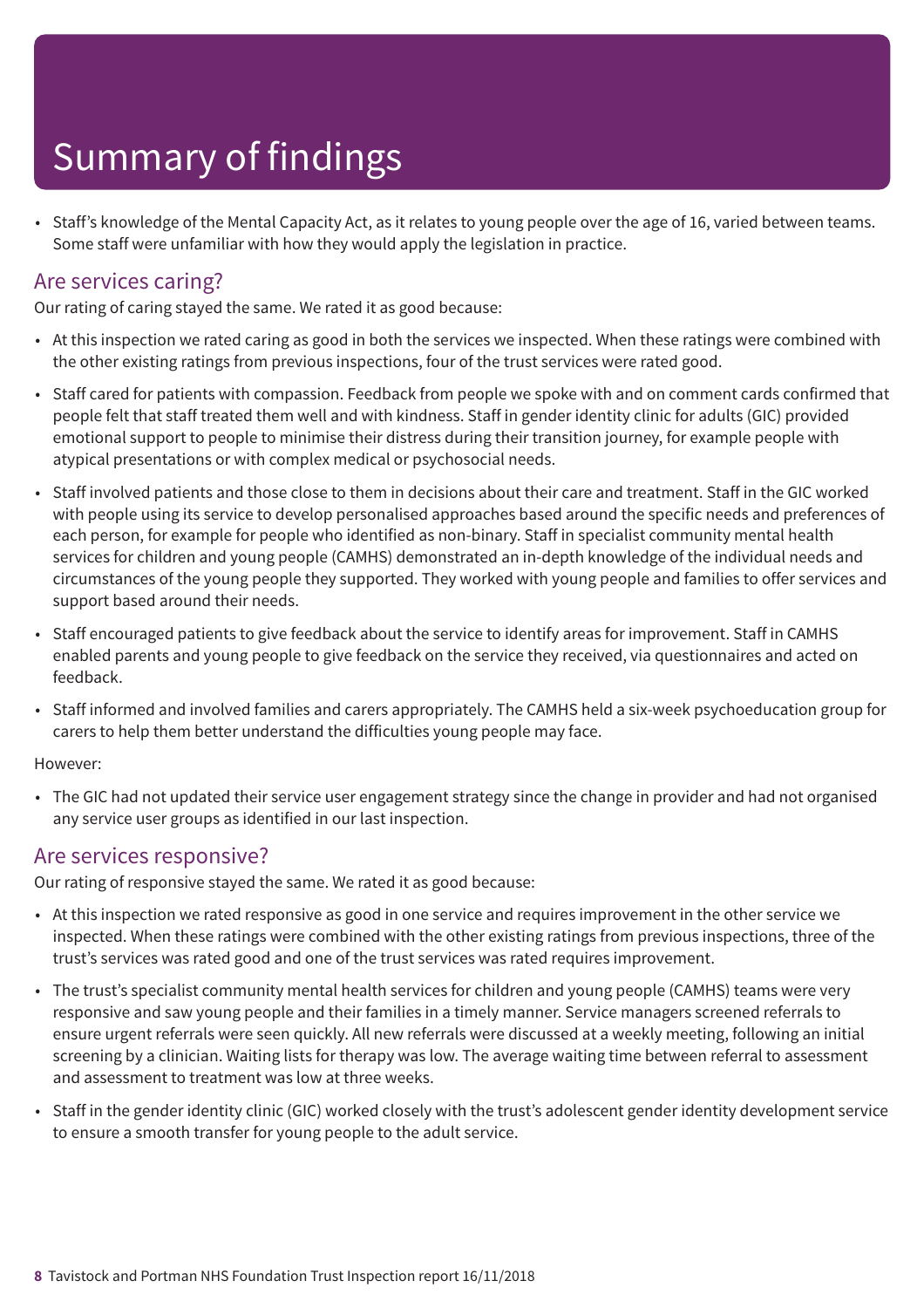- The trust took account of patients' individual needs, and it worked to try and develop its services to be more inclusive. The refugee team had developed the 'recipe of life' project bringing together patients to share experiences of culture. Staff in the CAMHS were working with a charity called 'Small Green Shoots' to co-design and facilitate a programme delivered to schools, youth hostels and community centres to share information about the trust's services.
- The service treated concerns and complaints seriously, investigated them and learned lessons from the results, which were shared with all staff. The complaints responses we reviewed were of a high quality.

#### However:

- People in the GIC had long waits to access the service. They experienced a 13-month waiting time for appointments and the service sometimes had to cancel and reschedule people's appointment. The trust had tried to work with commissioners to increase funding but people still experienced long waits.
- Staff in the GIC did not communicate with people and other providers promptly. The service took eight weeks after appointments to send letters to people and health professionals. The trust had made some improvements since we identified in our last inspection, but it still needed to make further improvements.
- Although the trust had undertaken work to ensure the information it provided was in a range of formats and in line with the accessible information standards, it did not always provide information in the necessary range of formats. The GIC did not provide information in an accessible format for people with learning disabilities. The CAMHS teams did not provide information in accessible formats for younger children.
- The trust did not respond to all complaints promptly. The trust had experienced significant delays over the previous six months in responding to complaints relating to the gender identity service and had mostly missed the target for sending a response. At the time of our inspection, it had plans in place to address this back-log.

### Are services well-led?

Our rating of well-led stayed the same. We rated it as **good** because:

- The trust had strong values and an ethos of going the extra mile to deliver high quality services to people accessing the treatment provided by the trust. This was based on strong clinical traditions whilst also making these relevant for the current day.
- The trust had a high calibre board, with a wide range of appropriate skills and experience, who were open and determined to make the necessary changes to provide high quality care to their patients who come from local communities or were accessing national services.
- The trust had a clear strategy that was well understood. This identified the strategic objectives for the trust and the milestones. These addressed four key areas: people, estates, growth and development, and finance and governance. The trust also had a clinical quality strategy developed in consultation with service users, staff, commissioners, third sector providers, NHS providers, local and national bodies. This promoted the further development and embedding of quality improvement (QI) within the trust.
- The trust's strong academic and research links meant that many patients had access to innovative treatment. The research and clinical innovation carried out by the trust had influenced the evidence-base and clinical practice around mental health and wellbeing. In some cases, this influence had been international, including: attachment theory; systemic family therapy; child, adult and forensic psychotherapy; infant observation; organisational and group dynamics; and the developmental origins of mental health difficulties.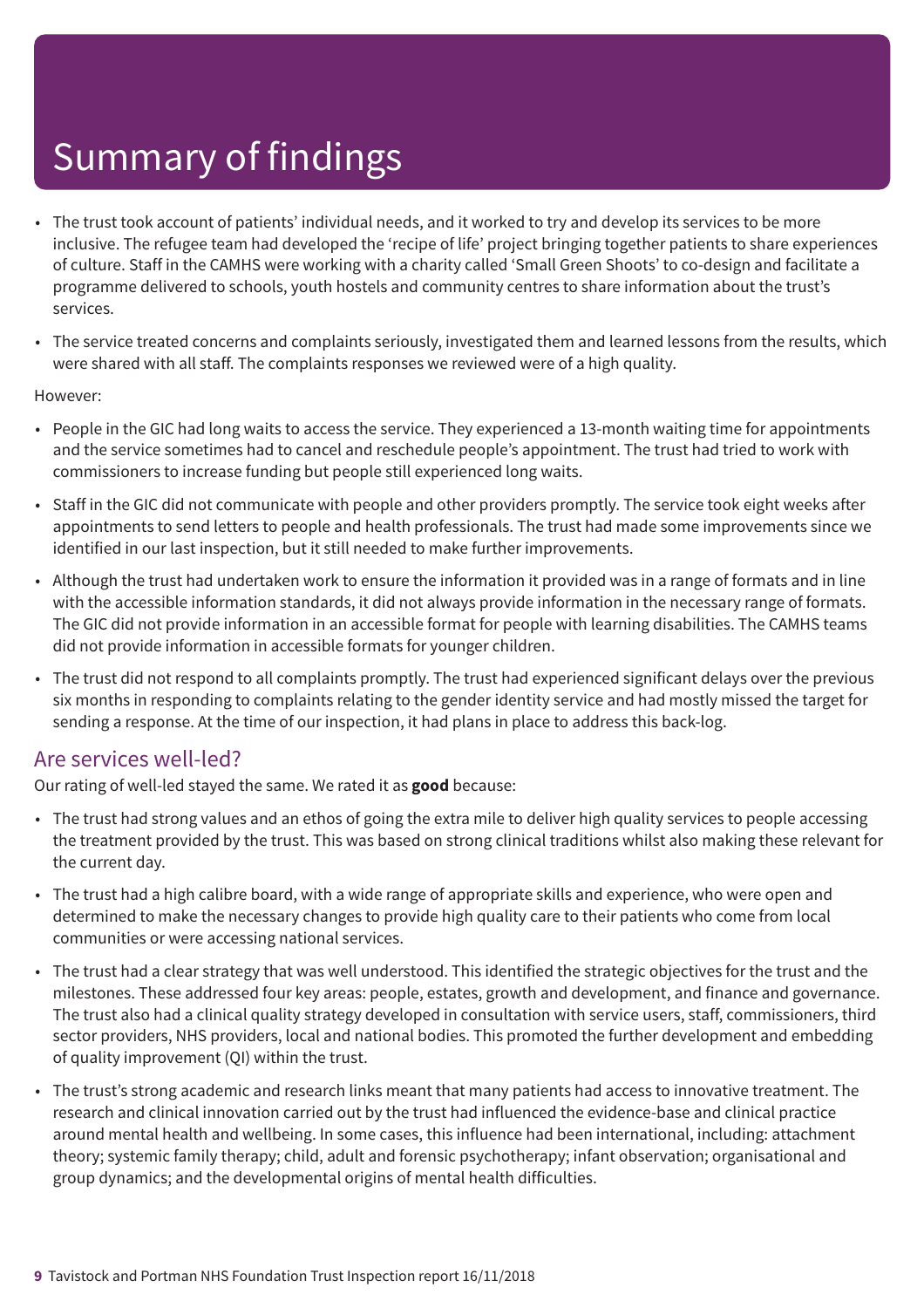- The trust had a skilled and committed workforce who were engaged in the work of the trust, as demonstrated in the staff survey results. This had been promoted through improvements in communication across the trust, appraisals and access to leadership development opportunities. The trust prioritised staff well-being and additional support was available through an internal advice and consultation service where staff could access advice, counselling or psychotherapy when needed.
- The trust sought patient feed-back through an experience of service questionnaire and this showed that patients were mostly very satisfied with the care and treatment they received. The trust had faced significant increases in demand and had doubled the number of patients they supported over the previous four years. They had reviewed the model of care used in specialist community mental health services for children and young people service (CAMHS) to accommodate these changes. They were also the largest provider of gender identity services and were working to improve access to these services, although there was more to do.
- The trust had many excellent examples of working with people who use services. A patient and public involvement (PPI) strategy was supported by PPI co-ordinators who facilitated a range of activities within the trust and in collaboration with community colleagues and other stakeholders. For example, the refugee team had developed the 'recipe of life' project bringing together patients to share experiences of culture.
- The trust was outward looking and were active participants in the North Central London sustainability and transformation partnership, with executive members of the leadership team taking leadership roles. The trust was working closely with specialist commissioning, especially in relation to the gender identity service. The trust was actively involved in Camden local authority, especially in relation to safeguarding and the children's services. NHS England reported that the trust was an active participant in Healthy London Partnership reviewing crisis services for young people in Camden.

#### However:

- The monitoring of the quality and performance of the service lines was not sufficiently robust. At the time of the inspection, this took place through line management and an annual service line presentation to the board. Other governance systems looked across the service lines which could potentially lead to issues being missed or not given the focused attention they required.
- The accountability framework did not use standard agendas, which meant that there were variations between directorates in the areas covered in the governance meetings. Information was not always shared consistently at team meetings, which meant there were teams who might not have access to adequate learning from incidents, complaints or other methods of assurance such as clinical audits.
- Whilst the use of data was improving across the trust, team leaders did not yet have access to a dashboard of information in an accessible format to support them to undertake their management roles.
- The trust was working to implement a range of measures to improve career progression and address discrimination for BME staff. Some BME staff felt that these measures had not yet positively affected their experience of working for the trust. The trust leadership team recognised that this will take more time to fully embed.
- The trust had experienced significant delays over the previous six months in responding to complaints relating to the gender identity service and had mostly missed the target for sending a response. Plans were in place to address this back-log. However, the complaint responses were of a high quality and showed empathy and a willingness to apologise where needed.
- The trust was working to improve health and safety, including fire safety, across the trust, but this work needed to be completed and ongoing safety closely monitored to provide assurance.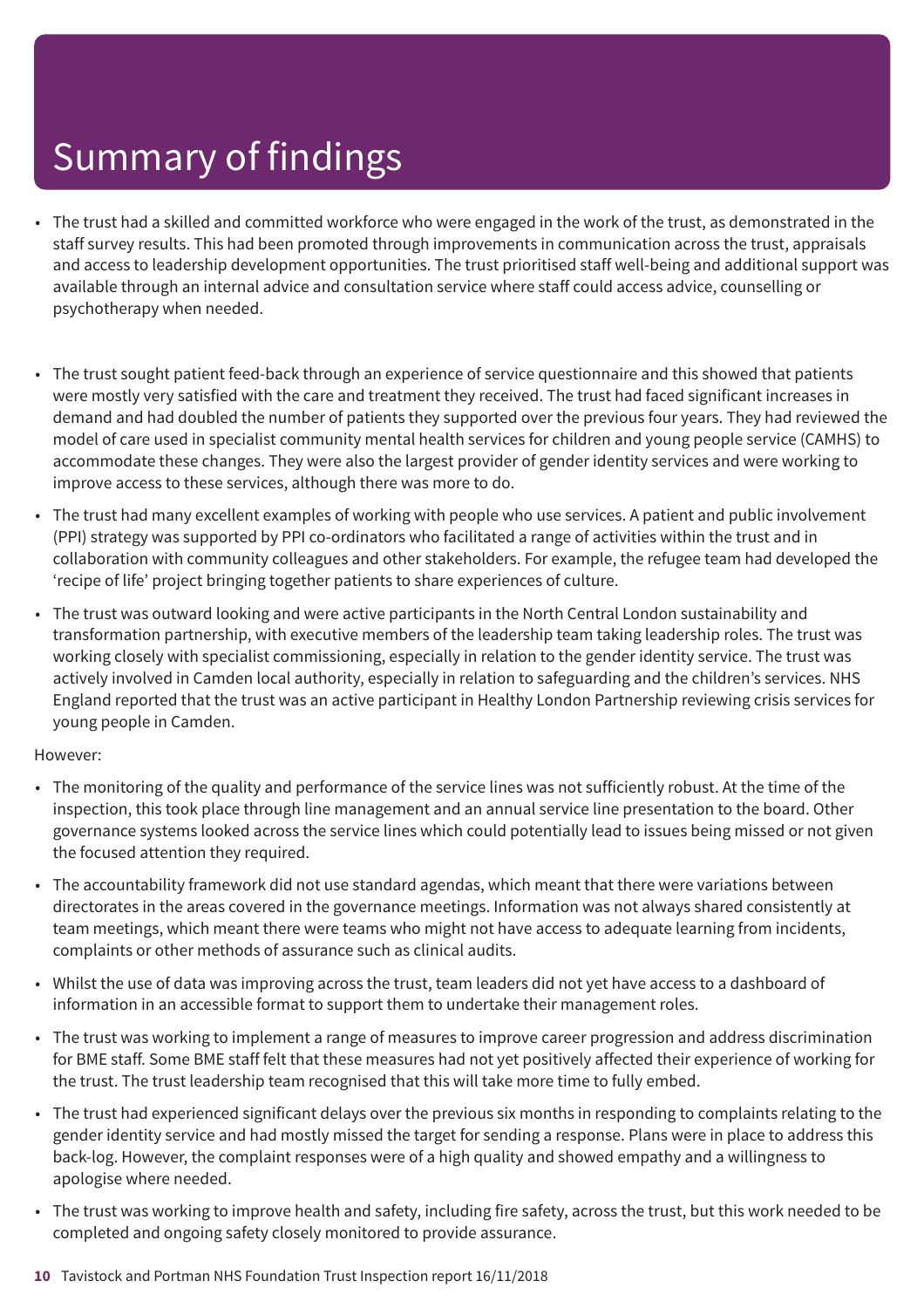## **Ratings tables**

The ratings tables show the ratings overall and for each key question, for each service and for the whole trust. They also show the current ratings for services or parts of them not inspected this time. We took all ratings into account in deciding overall ratings. Our decisions on overall ratings also took into account factors including the relative size of services and we used our professional judgement to reach fair and balanced ratings.

### **Outstanding practice**

We found examples of outstanding practices in the two services we inspected:

- Specialist community mental health services for children and young people
- Other specialist services (gender identity services)

For more information, see the outstanding practice section of this report.

### **Areas for improvement**

We found areas for improvement including breaches of three regulations of the Health and Social Regulation 9, Personcentred care, Regulation 12, Safe care and treatment, Care Act 2008 (Regulated Activities) Regulations 2014 that the trust must put right: and Regulation 16, Receiving and acting on complaints.

We found 24 things that the trust should improve to comply with a minor breach that did not justify regulatory action, to prevent breaching a legal requirement, or to improve service quality.

For more information see the areas for improvement section of this report.

### **Action we have taken**

We issued requirement notices in respect of three regulations that had been breached. Our action related to breaches in the legal requirements in the gender identity services for adults.

For more information on action we have taken, see the sections on Areas for improvement and Regulatory action.

### **What happens next**

We will check that the trust takes the necessary action to improve its services. We will continue to monitor the safety and quality of services through our continuing relationship with the trust and our regular inspections.

## **Outstanding practice**

### **Other specialist services (Gender identity services for adults)**

- Staff were highly skilled in this specialist field. Several staff had published books and articles related to their work. Staff shared their expertise and attended and presented at national and international conferences.
- Staff regularly delivered information workshops to hundreds of people such as patients who were new referrals, speech and language therapy workshops for people on the waiting list and workshops for GPs across the country.
- The service used technology to improve people's experience including regularly updating their website, developing an online patient portal and piloting technology to facilitate virtual online sessions.

### **Specialist community mental health services for children and young people**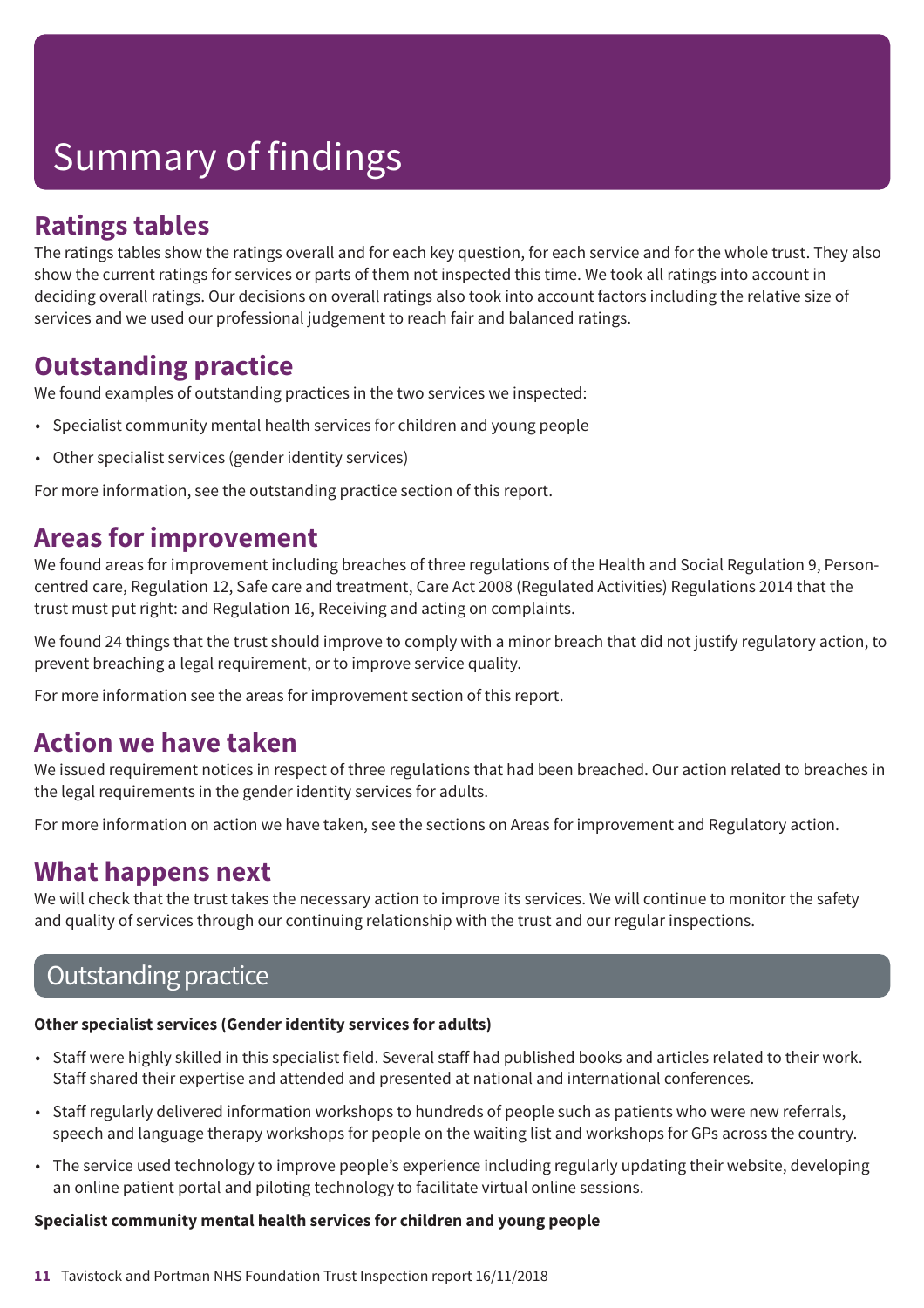- The average waiting time between referral to assessment and assessment to treatment was low at three weeks.
- The trust had set up a Camden adolescent intensive support service (CAISS) to work with 11 to 18 year olds and their families who experienced a significant deterioration in their mental health to prevent tier 4 admission. Managers analysed performance data that demonstrated young people of Camden were spending 48% less time in tier 4 psychiatric hospitals since the CAISS was set up.
- The teams used the THRIVE model, which was developed in collaboration with staff at the trust and staff at the Anna Freud National Centre for Children and Families. The THRIVE framework was a way of conceptualising need among a community of children, young people and their families. It was measured under five categories: thriving, getting advice, getting help, getting more help and getting risk support.

### Areas for improvement

Action the trust MUST take is necessary to comply with its legal obligations. Action a trust SHOULD take is to comply with a minor breach that did not justify regulatory action, to prevent it failing to comply with legal requirements in future, or to improve services.

### **Action the trust MUST take to improve**

We told the trust that it must take action to bring services into line with three legal requirements in one service.

### **Other specialist services (Gender identity services for adults)**

The trust must ensure people and other healthcare professionals receive letters following appointments in a timely manner. Regulation 12(2)(1)

The trust must ensure people who use the service know how to make a complaint and that all complaints are responded to within the agreed timescale. Regulation 16(2)

The trust must ensure they continue to work with commissioners to reduce patient appointment waiting times. Regulation 9(1)(a)

We told the trust that it should take action to comply with a minor breach that did not justify regulatory action, to prevent breaching a legal requirement in future or to improve service quality. These 24 actions related to the whole trust and two services inspected. (There were an additional six actions outstanding from inspections in 2017 and 2016 related to two services that we did not inspect in 2018.)

#### **Trust-wide**

- The trust should review how they hold service lines to account to ensure this happens in a consistent and robust manner.
- The trust should review its accountability framework, considering the use of standard agendas for governance and team meetings to ensure information was presented, reviewed and discussed in a consistent manner.
- The trust should continue its work to ensure team leaders have access to a dashboard of information to support their management roles.
- The trust should continue its plan to ensure complaints across the trust are addressed in a timely manner.
- The trust should continue its work to address discrimination and lack of career progression for BME staff.
- The trust should complete its work to ensure health and safety issues including fire safety are addressed across the trust sites.
- **12** Tavistock and Portman NHS Foundation Trust Inspection report 16/11/2018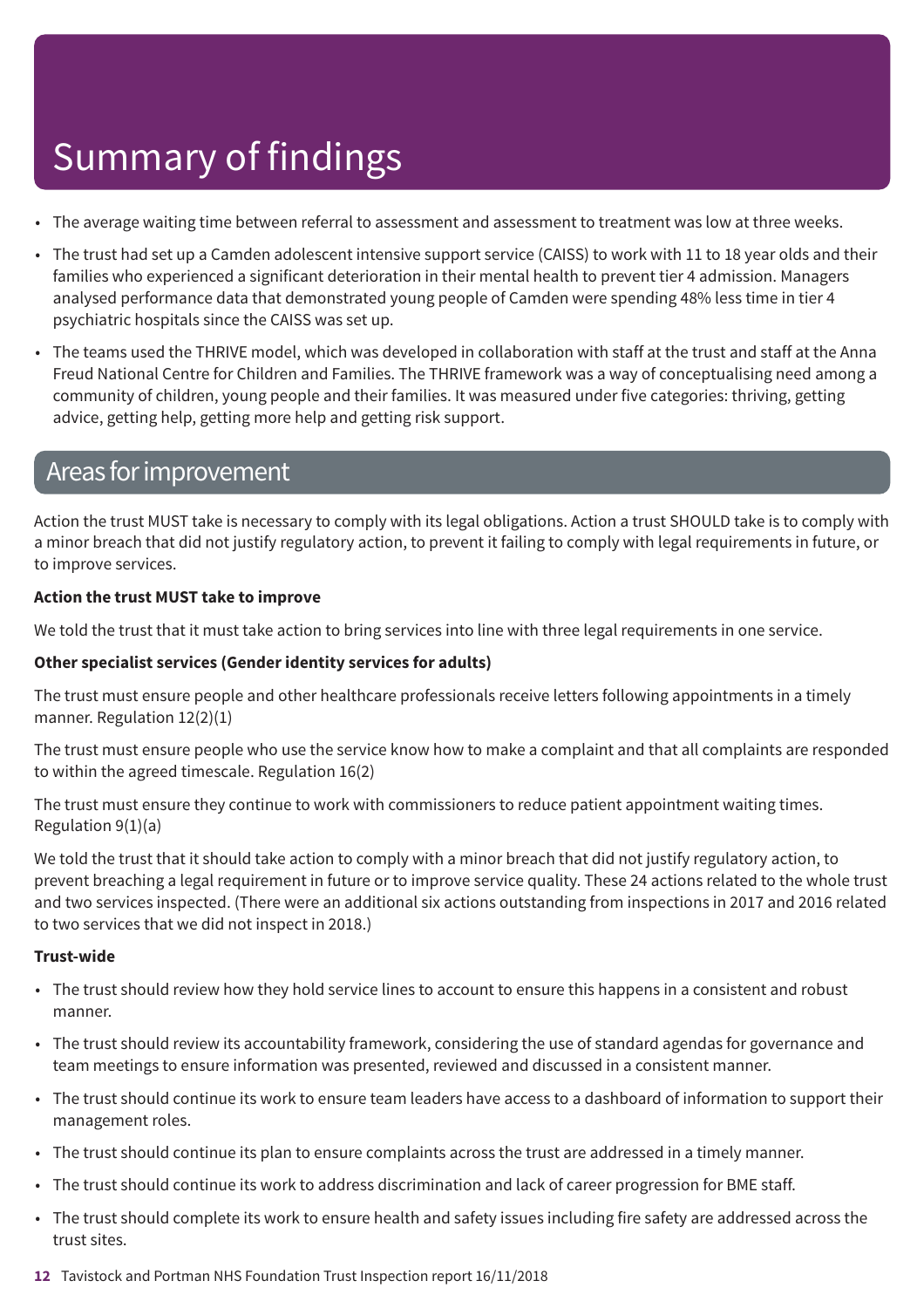- The trust should ensure administration staff have access to regular formal supervision.
- The trust should ensure staff complete safeguarding adults and clinical risk assessment training.
- The trust should ensure staff complete and record safeguarding supervision sessions.

#### **Other specialist services (Gender identity services for adults)**

- The trust should ensure they complete planned annual fire evacuation drills.
- The trust should ensure staff record and report calls taken on the on-call rota for people who called in distress in line with the trust's procedures.
- The trust should ensure that administration staff have regular structured supervision.
- The trust should ensure they continue to develop their service user engagement strategy.
- The trust should ensure they share patient feedback with people who use the service.
- The trust should ensure they continue to explore options to find a suitable building to accommodate the growing numbers of staff required to deliver the service.
- The trust should continue to implement the work needed to comply with the accessible information standard.

#### **Specialist community mental health services for children and young people**

- The trust should ensure fire safety of the environment and quality assurance processes such as fire drills are completed as per trust policy.
- The trust should ensure there are robust systems in place to ensure a timely and effective response from staff should there be an incident whilst staff are seeing patients for therapy on site.
- The trust should ensure toys used by children are cleaned after use and staff keep records of this to maintain infection control. This includes toys in the communal areas and toys kept by individual clinicians.
- The trust should continue to ensure that staff complete and record risk assessments for all young people, review these regularly, and share information on risk with other health professionals involved in young people's care and treatment. The trust should ensure that all staff are up to date with the clinical risk training.
- The trust should ensure that staff know which incidents to formally report. This ensures managers have oversight of incidents and teams can learn from when things go wrong.
- The trust should ensure that there is a formal system in place to provide staff with feedback on lessons learned from incidents, complaints and audits within the team and other CAMHS teams. Teams should also have access to the risk register so they can escalate risks and see what action is being taken.
- The trust should ensure there is appropriate training for all staff to ensure have a good understanding of the need for consent, and act in accordance with the Mental Capacity Act.
- The trust should ensure information is provided in accessible formats for younger children, and continue to implement the work needed to comply with the accessible information standard.

#### **Other specialist services (Gender identity services for children and young people)** (from inspection in May 2016)

- The trust should ensure that a proactive approach is taken to complaints and sharing information with young people and parents about what will happen to complaints when they are made.
- The trust should make sure that staff continue to involve and share information with all young people and parents or carers so that they are aware of the pathways and options for treatment throughout the period of care.
- **13** Tavistock and Portman NHS Foundation Trust Inspection report 16/11/2018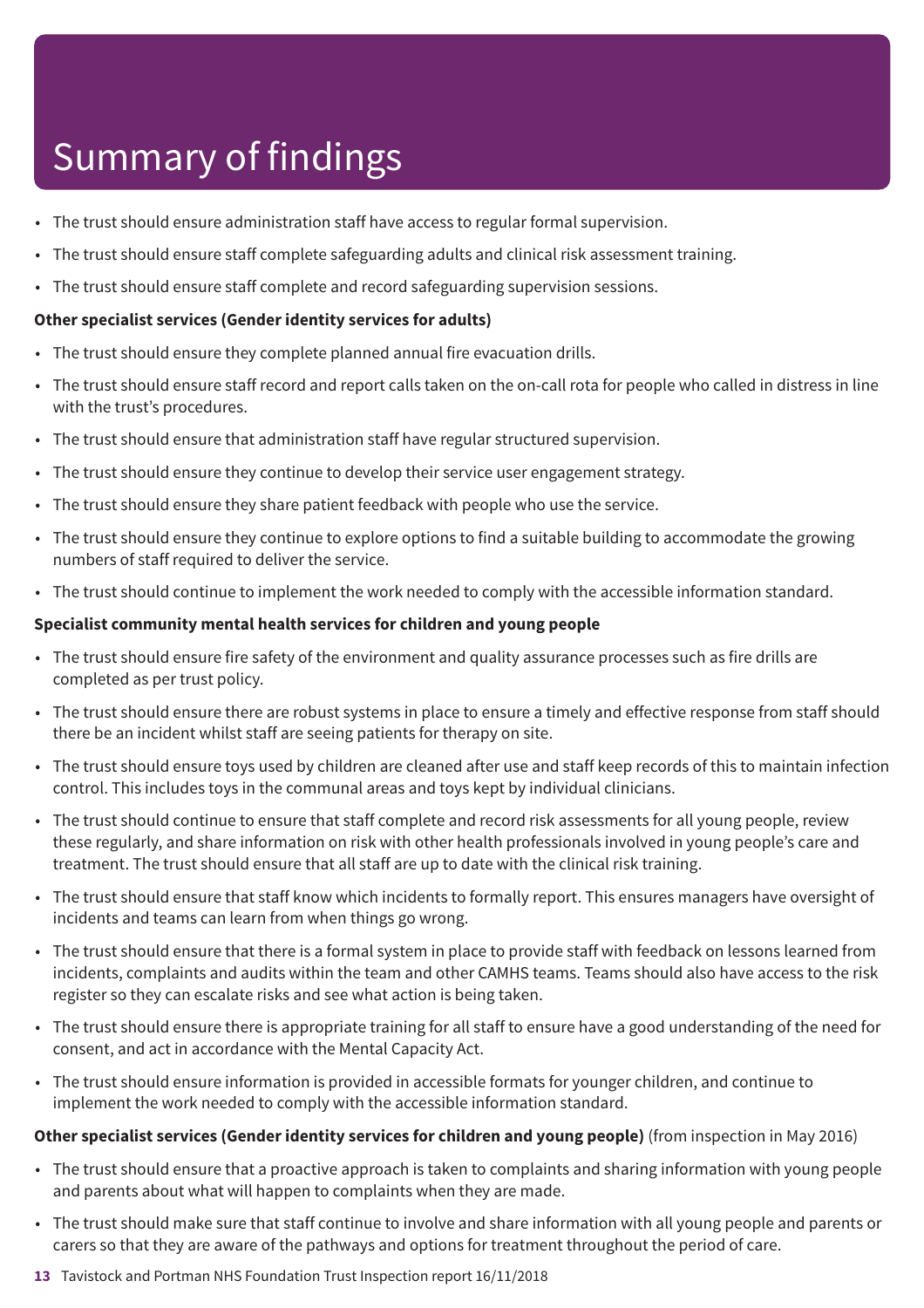### **Specialist psychological therapy services** (from inspection in February 2017)

- The trust should ensure that all patients who meet the trust definition of needing a crisis plan have one in place.
- The trust should ensure staff undertake and record risk assessments for every patient.
- The trust should ensure staff at the Portman Clinic record their signature on written records of sessions.
- The trust should ensure there is a clear policy about information sharing with external agencies and that staff are aware of this policy.

### Is this organisation well-led?

Our comprehensive inspections of NHS trusts have shown a strong link between the quality of overall management of a trust and the quality of its services. For that reason, we look at the quality of leadership at every level. We also look at how well a trust manages the governance of its services – in other words, how well leaders continually improve the quality of services and safeguard high standards of care by creating an environment for excellence in clinical care to flourish.

Our rating of well-led stayed the same. We rated it as **good** because:

- The trust had strong values and an ethos of going the extra mile to deliver high quality services to people accessing the treatment provided by the trust. This was based on strong clinical traditions whilst also making these relevant for the current day.
- The trust had a high calibre board, with a wide range of appropriate skills and experience, who were open and determined to make the necessary changes to provide high quality care to their patients who come from local communities or were accessing national services.
- The trust had a clear strategy that was well understood. This identified the strategic objectives for the trust and the milestones. These addressed four key areas: people, estates, growth and development, and finance and governance. The trust also had a clinical quality strategy developed in consultation with service users, staff, commissioners, third sector providers, NHS providers, local and national bodies. This promoted the further development and embedding of quality improvement (QI) within the trust.
- The trust's strong academic and research links meant that many patients had access to innovative treatment. The research and clinical innovation carried out by the trust had influenced the evidence-base and clinical practice around mental health and wellbeing. In some cases, this influence had been international, including: attachment theory; systemic family therapy; child, adult and forensic psychotherapy; infant observation; organisational and group dynamics; and the developmental origins of mental health difficulties.
- The trust had a skilled and committed workforce who were engaged in the work of the trust, as demonstrated in the staff survey results. This had been promoted through improvements in communication across the trust, appraisals and access to leadership development opportunities. The trust prioritised staff well-being and additional support was available through an internal advice and consultation service where staff could access advice, counselling or psychotherapy when needed.
- The trust sought patient feed-back through an experience of service questionnaire and this showed that patients were mostly very satisfied with the care and treatment they received. The trust had faced significant increases in demand and had doubled the number of patients they supported over the previous four years. They had reviewed the model of care used in CAMHS service to accommodate these changes. They were also the largest provider of gender identity services and were working to improve access to these services, although there was more to do.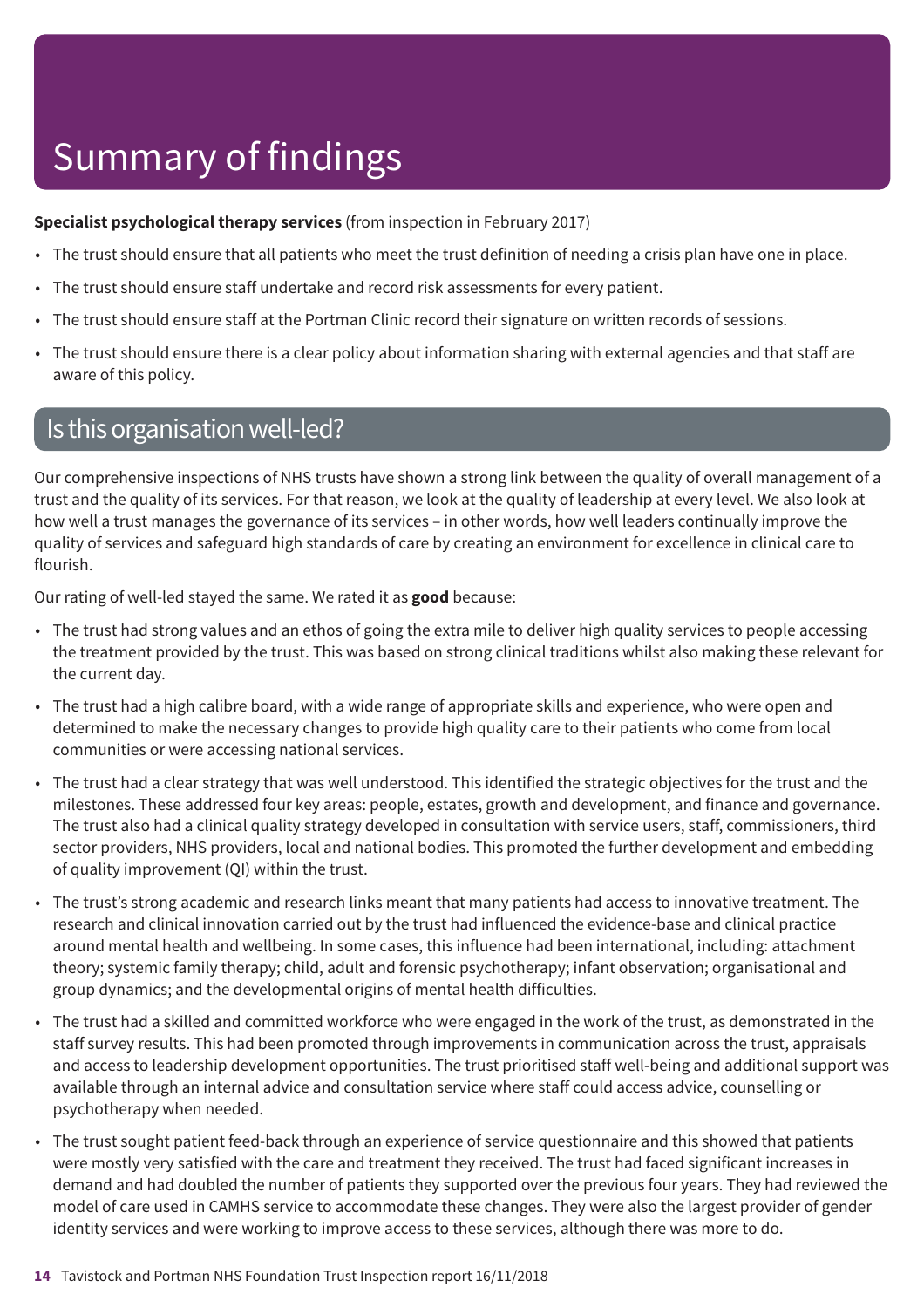- The trust had many excellent examples of working with people who use services. A patient and public involvement (PPI) strategy was supported by PPI co-ordinators who facilitated a range of activities within the trust and in collaboration with community colleagues and other stakeholders. For example, the refugee team had developed the 'recipe of life' project bringing together patients to share experiences of culture.
- The trust was outward looking and were active participants in the North Central London sustainability and transformation partnership, with executive members of the leadership team taking leadership roles. The trust was working closely with specialist commissioning, especially in relation to the gender identity service. The trust was actively involved in Camden local authority, especially in relation to safeguarding and the children's services. NHS England reported that the trust was an active participant in Healthy London Partnership reviewing crisis services for young people in Camden.

However:

- The monitoring of the quality and performance of the service lines was not sufficiently robust. At the time of the inspection, this took place through line management and an annual service line presentation to the board. Other governance systems looked across the service lines which could potentially lead to issues being missed or not given the focused attention they required.
- The accountability framework did not use standard agendas, which meant that there were variations between directorates in the areas covered in the governance meetings. Information was not always shared consistently at team meetings, which meant there were teams who might not have access to adequate learning from incidents, complaints or other methods of assurance such as clinical audits.
- Whilst the use of data was improving across the trust, team leaders did not yet have access to a dashboard of information in an accessible format to support them to undertake their management roles.
- The trust was working to implement a range of measures to improve career progression and address discrimination for BME staff. Some BME staff felt that these measures had not yet positively affected their experience of working for the trust. The trust leadership team recognised that this will take more time to fully embed.
- The trust had experienced significant delays over the previous six months in responding to complaints relating to the gender identity service and had mostly missed the target for sending a response. Plans were in place to address this back-log. However, the complaint responses were of a high quality and showed empathy and a willingness to apologise where needed.
- The trust was working to improve health and safety, including fire safety, across the trust, but this work needed to be completed and ongoing safety closely monitored to provide assurance.

### Use of resources

We do not yet review the use of resources in our inspections of NHS mental health providers.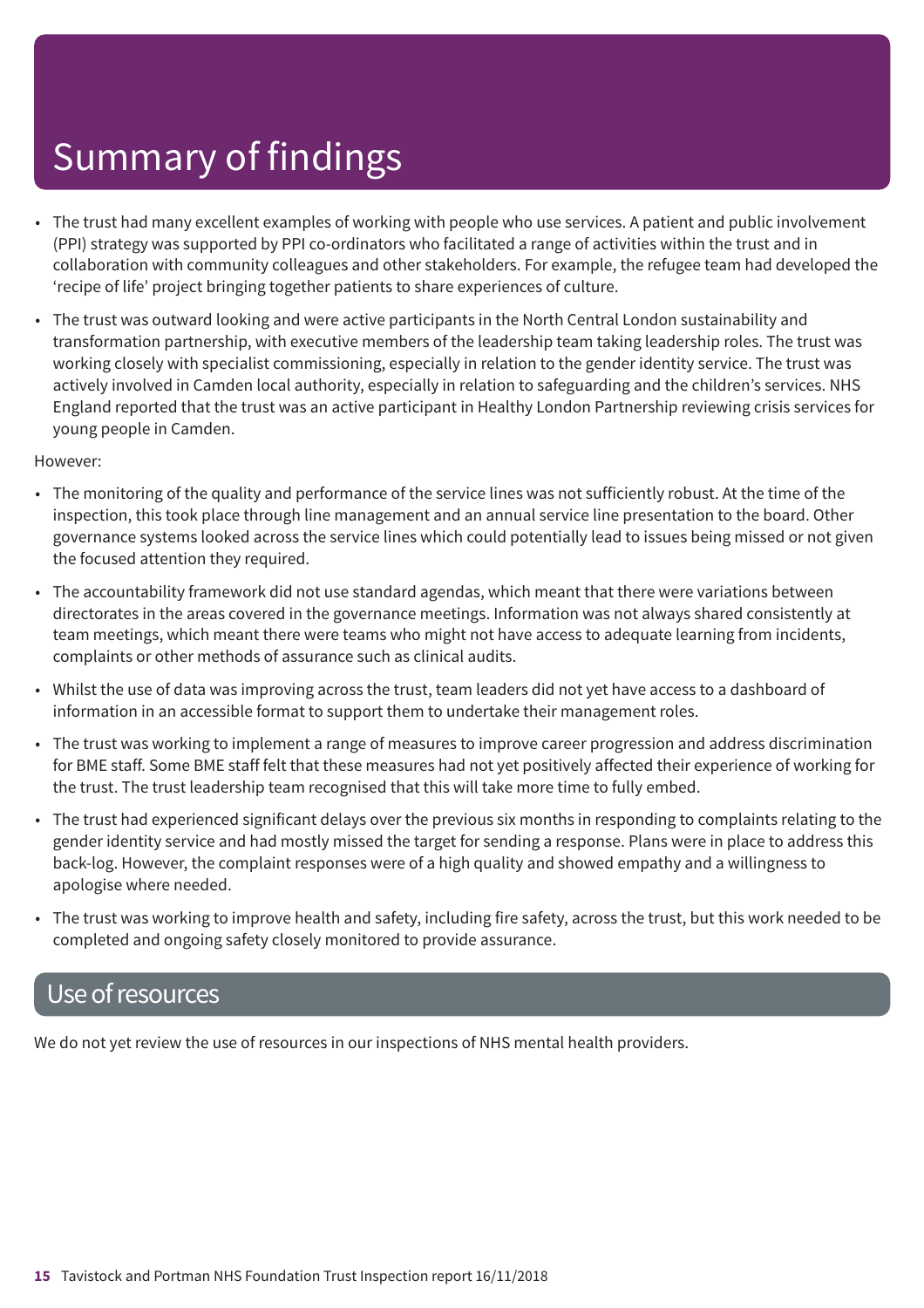### Ratings tables

| <b>Key to tables</b>                   |                          |                                         |                                |      |                                    |
|----------------------------------------|--------------------------|-----------------------------------------|--------------------------------|------|------------------------------------|
| Ratings                                | <b>Not rated</b>         | Inadequate                              | <b>Requires</b><br>improvement | Good | <b>Outstanding</b>                 |
| Rating change since<br>last inspection | Same                     | Up one rating                           | Up two ratings                 |      | Down one rating   Down two ratings |
| Symbol*                                | $\rightarrow \leftarrow$ | T                                       | <b>11</b>                      | ₩    | $\blacklozenge \blacklozenge$      |
|                                        |                          | Month Year = Date last rating published |                                |      |                                    |

\* Where there is no symbol showing how a rating has changed, it means either that:

- we have not inspected this aspect of the service before or
- we have not inspected it this time or
- changes to how we inspect make comparisons with a previous inspection unreliable.

#### **Ratings for the whole trust**

| <b>Safe</b>      | <b>Effective</b>              | Caring           | $\sim$ $\sim$ $\sim$<br><b>Responsive</b> | <b>Well-led</b>  | Overall          |
|------------------|-------------------------------|------------------|-------------------------------------------|------------------|------------------|
| Good<br>Oct 2018 | Outstandi<br>adina<br>ct 2018 | Good<br>Oct 2018 | Good<br>Oct 2018                          | Good<br>Oct 2018 | Good<br>Oct 2018 |

The rating for well-led is based on our inspection at trust level, taking into account what we found in individual services. Ratings for other key questions are from combining ratings for services and using our professional judgement.

#### **Ratings for mental health services**

|                                                                                        | Safe                   | <b>Effective</b>             | Caring                 | Responsive                                 | <b>Well-led</b>        | Overall                                        |
|----------------------------------------------------------------------------------------|------------------------|------------------------------|------------------------|--------------------------------------------|------------------------|------------------------------------------------|
| Specialist community mental<br>health services for children<br>and young people        | Good<br>→←<br>Oct 2018 | Outstanding<br>m<br>Oct 2018 | Good<br>→←<br>Oct 2018 | Good<br>→←<br>Oct 2018                     | Good<br>→←<br>Oct 2018 | Good<br>$\rightarrow$ $\leftarrow$<br>Oct 2018 |
| Other specialist services -<br>Gender identity services<br>(adult)                     | Good<br>Oct 2018       | Outstanding<br>Oct 2018      | Good<br>Oct 2018       | <b>Requires</b><br>improvement<br>Oct 2018 | Good<br>Oct 2018       | Good<br>Oct 2018                               |
| Other specialist services -<br>Gender identity services<br>(children and young people) | Good<br>May 2016       | Good<br>May 2016             | Good<br>May 2016       | Good<br>May 2016                           | Good<br>May 2016       | Good<br>May 2016                               |
| Specialist psychological<br>therapy services                                           | Good<br>Jan 2017       | Good<br>May 2016             | Good<br>May 2016       | Good<br>May 2016                           | Good<br>May 2016       | Good<br>May 2016                               |

**16** Tavistock and Portman NHS Foundation Trust Inspection report 16/11/2018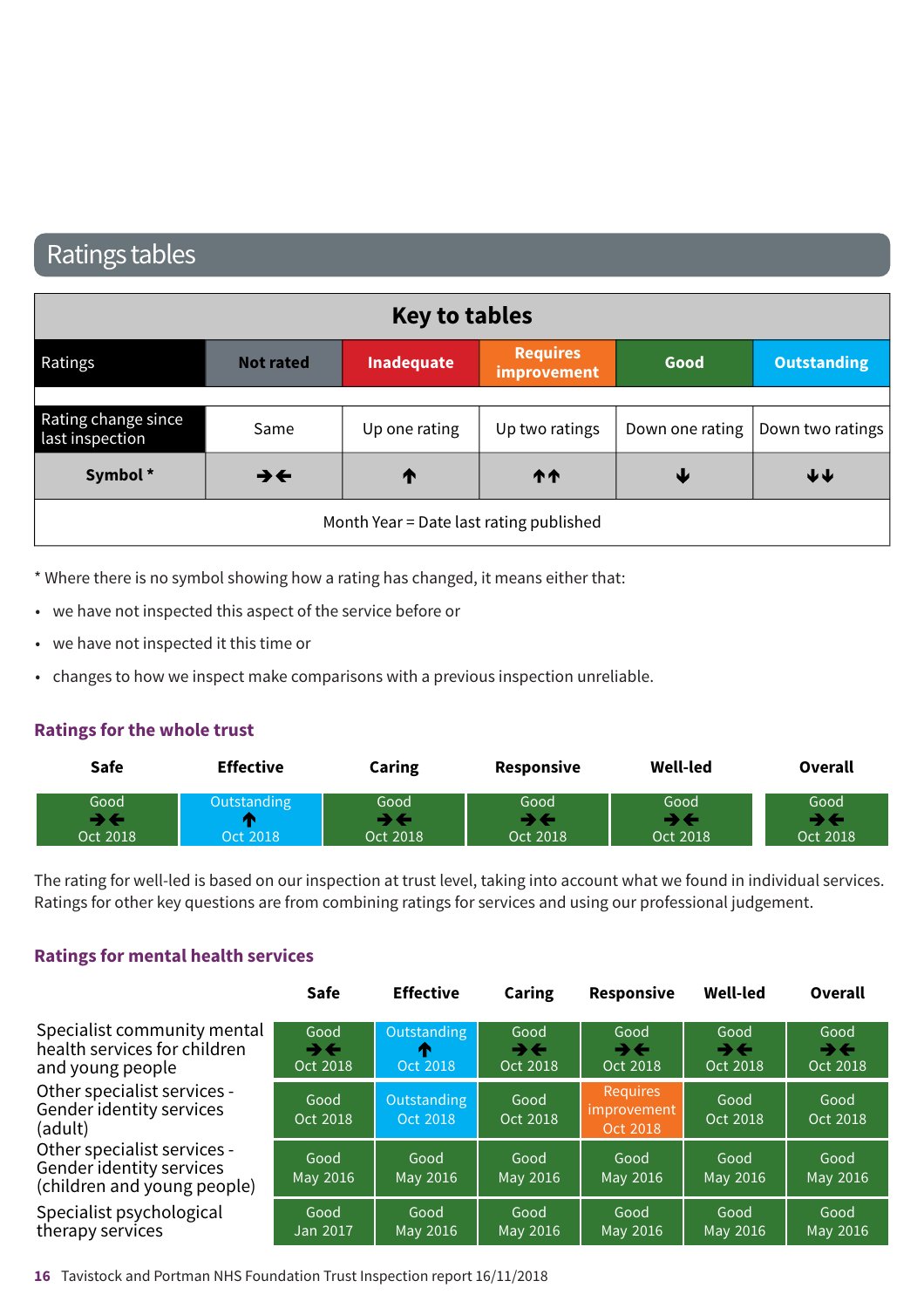Overall ratings for mental health services are from combining ratings for services. Our decisions on overall ratings take into account the relative size of services. We use our professional judgement to reach fair and balanced ratings.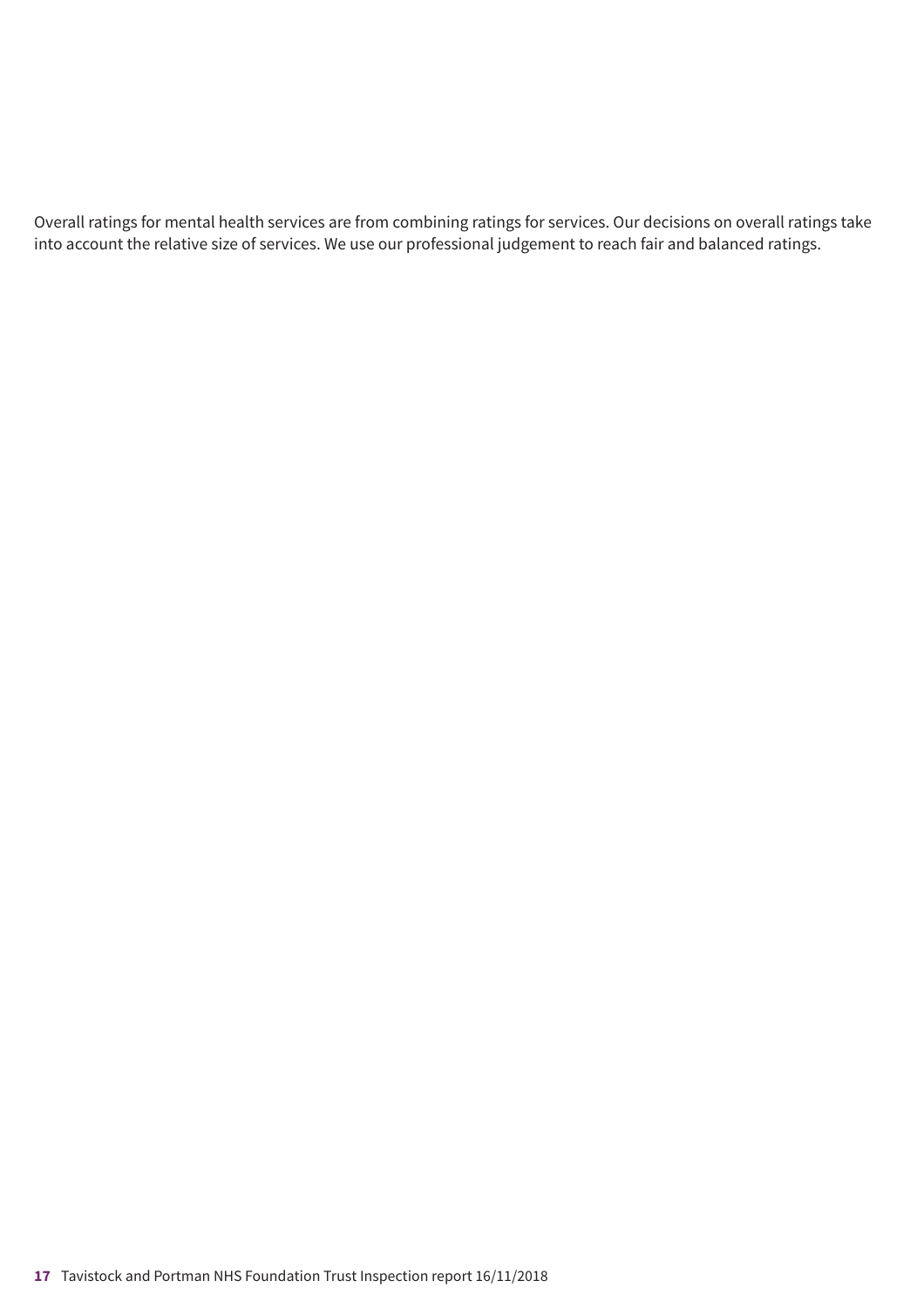### **Same–––rating Good –––**

## Key facts and figures

The services we visited provide outpatient support to young people struggling with psychological or emotional difficulties. Young people are offered a range of treatments from a team of professionals including psychotherapists, psychologists, family therapists, doctors, nurses and social workers.

The Camden child and adolescent mental health services (CAMHS) north and south are two community teams based at two different sites. They offer support to young people from the London Borough of Camden in schools, GP practices and health centres.

The Camden adolescent intensive support service (CAISS) was set up in April 2016 with the remit to work with 11-18-year olds (with a registered Camden GP) and their families who were experiencing a significant deterioration in their mental health, that if unmanaged, could lead to an admission to an inpatient ward. They also did joint assessments in emergency departments at the local Camden general hospital.

The whole family team has clinicians co-located with the local authority service. They work with other agencies to manage risks of complex families.

CQC previously inspected this core service in January 2016, and it received an overall rating of good.

This inspection was announced (staff knew we were coming) the week before the inspection to ensure that everyone we needed to talk to was available as part of a wider trust inspection.

The team that inspected the services comprised one CQC inspection manager, one CQC inspector, a CQC assistant inspector, a nurse and a psychotherapist.

During the inspection visit, the inspection team:

- visited four community and out-patient services and looked at the quality of the environment
- spoke with five young people and parents who were using the service
- spoke with four team managers
- spoke with the associate clinical director and clinical director of children, young adults and families' directorate
- spoke with 31 other qualified and trainee staff members including administrative staff, psychotherapists, psychiatrists, nurses, psychologists and social workers.
- attended and observed one team meeting
- looked at 23 treatment records
- looked at a range of policies, procedures and other documents relating to the running of the service.

### **Summary of this service**

Our rating of this service stayed the same. We rated it as good because:

- The service had enough staff with the right qualifications, skills, training and experience to keep people safe from avoidable harm and abuse and to provide the right care and treatment. Staff had manageable caseloads and responded to young people's needs. Staff turnover and sickness for the team was low.
- **18** Tavistock and Portman NHS Foundation Trust Inspection report 16/11/2018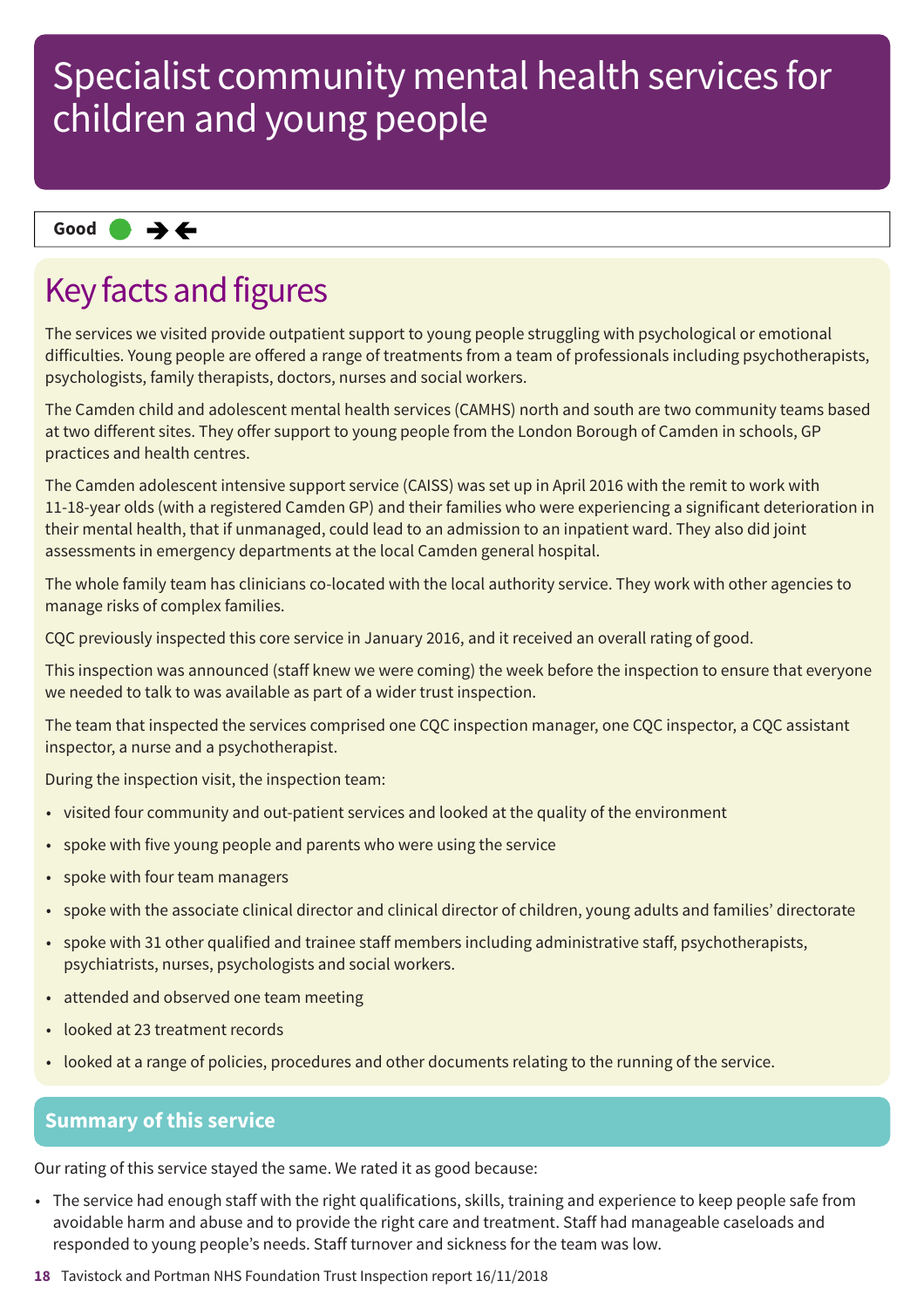- Staff had developed services based around the needs of young people. The service had worked with other providers to develop the THRIVE model for delivering CAMHS. This model aimed to deliver person-centred and integrated care based around the needs and preferences of young people and their families by promoting linked working between services.
- Teams worked well with other services both within the trust and externally to provide a consistent and seamless service to children, young people and their families. For example, CAISS staff worked closely with emergency department staff to support young people presenting at the local general hospital with mental health deterioration, and CAMHS practitioners provided sessions to young people in schools. Staff were flexible and offered appointments outside of traditional office hours if required and in a range of venues.
- Young people and families said that the services had been helpful to them and this was reflected in feedback surveys that services collected each month. Staff involved families and carers, for example the service conducted a six-week psychoeducation group for them to help them better understand the difficulties young people may face.
- Teams were very responsive and saw young people and their families in a timely manner. The average waiting time between referral to assessment and assessment to treatment was low at three weeks. Service managers screened referrals to ensure urgent referrals were seen quickly. The waiting rooms at Camden CAMHS south and north were bright, colourful and spacious.
- Staff were very positive about their teams, said that they felt supported by colleagues and managers and that everyone was dedicated to supporting young people who accessed their services. Leadership development opportunities were available for managers and staff below team manager level. The trust was committed to improving services by promoting training, research and innovation.
- The trust had set up the Camden adolescent intensive support service to work with 11-18 year olds and their families who experienced a significant deterioration in their mental health to prevent tier 4 admission. Managers analysed performance data that demonstrated young people of Camden were spending 48% less time in tier 4 psychiatric hospitals since CAISS was set up.
- Since the last inspection in January 2016, the trust had successfully addressed most of the areas needed for improvement. This included ensuring staff shared crisis plans with young people, providing information leaflets on how to complain, ensuring staff recorded information about young people on the electronic patient record systems, and ensuring all young people had a clear plan of care and treatment in care records.

#### However:

- Since the last inspection in January 2016, the trust had not successfully addressed three areas needed for improvement. This included failing to demonstrate regular cleaning of toys used by children, staff not ensuring that all young people having risk assessments in place, and teams not providing information in accessible formats for younger children.
- The service did not have a system in place to ensure front-line staff had opportunities to learn from incidents, audits and complaints. They did not have access at a team level to the risk register to directly report risks or see what action was being taken.
- The staff needed the improve the safety of the environment. The current procedure for ensuring staff safety when seeing patients alone for therapy on site in the event of an emergency was not robust. Fire safety systems at both sites were not robust.
- Not all staff were clear about which incidents needed to be formally reported.
- Administration staff did not have access to one-to-one supervision, which meant they did not have protected regular time to meet with their manager to discuss well-being or career development.
- **19** Tavistock and Portman NHS Foundation Trust Inspection report 16/11/2018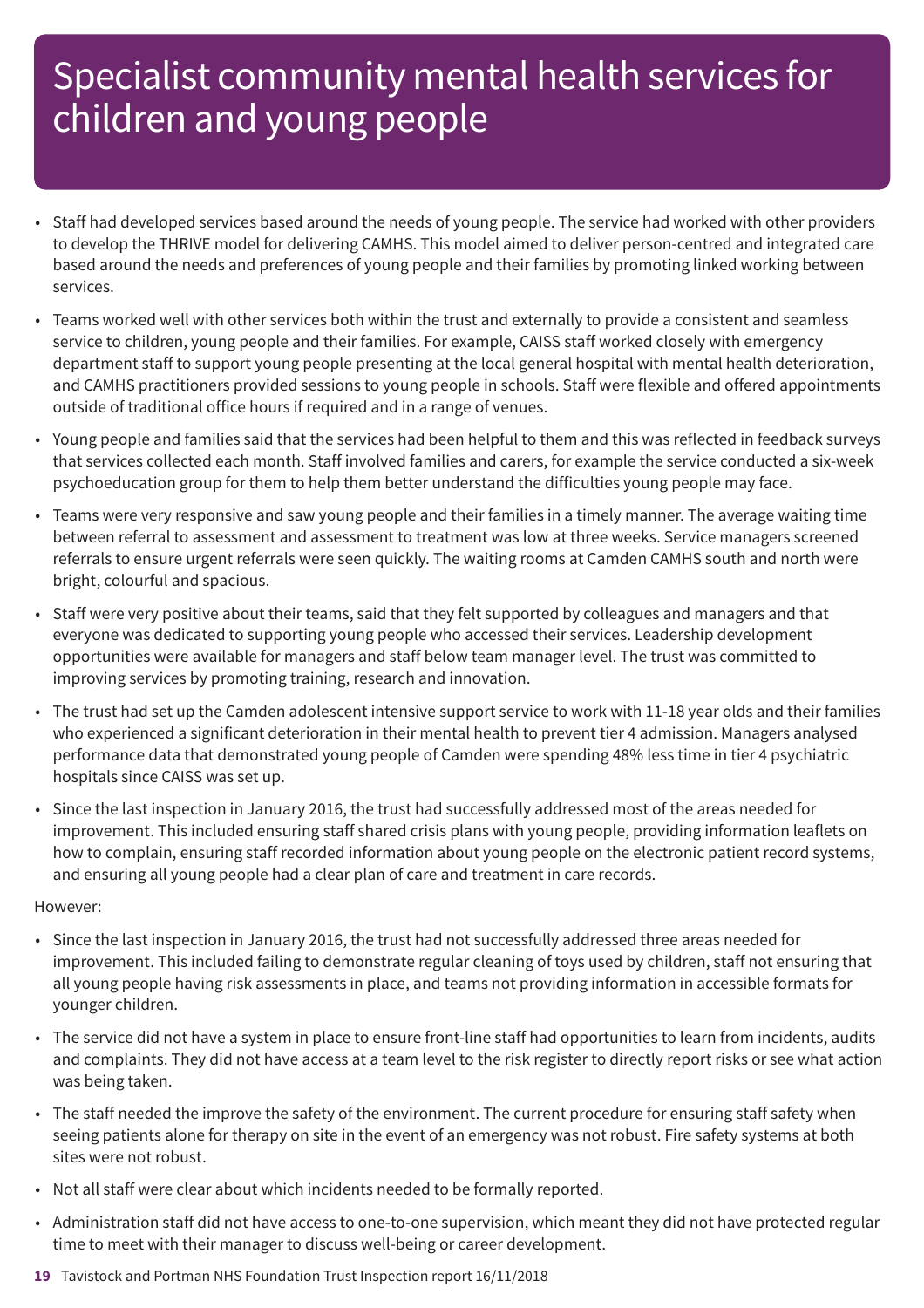- Staff's knowledge of the Mental Capacity Act varied between teams. Some staff were unfamiliar with how they would apply the legislation in practice.
- IT systems could not always be accessed by clinicians when they were offsite. This meant staff had to travel back to the team office to update patient records, which was a time-consuming task.

### **Is the service safe?**



Our rating of safe stayed the same. We rated it as good because:

- The service had enough staff with the right qualifications, skills, training and experience to keep people safe from avoidable harm and abuse and to provide the right care and treatment.
- Staff had manageable caseloads and responded to young people's needs. Team managers reviewed clinicians' caseloads regularly through supervisions and business meetings.
- Staff managed patients' risks well and were discussed regularly at staff team meetings. Staff demonstrated good understanding of each individual patient and their family, and were responsive to changes in risk presentation. However, in a few cases there was still some room for improvement to ensure each young person had an up to date recorded risk assessment. Some staff also needed to complete the mandatory training on clinical risk management.
- Staff were trained in safeguarding, and knew how to make a safeguarding alert and did that when it was appropriate. Staff put protection plans in place to keep patients safe.
- Staff turnover and sickness for the team was low. In the CAISS team, there were excellent cover arrangements for staff sickness, as each young person was allocated two clinicians, which ensured patient safety and continuity of care when one of the clinicians was on leave.

#### However:

- The current procedure for ensuring staff safety when seeing patients alone for therapy on site was not robust. Staff were not always meeting patients in therapy rooms where they had access to an alarm or where they were using a personal alarm. Staff relied on shouting for help in the event of an emergency. There had been two recent incidents of patient violence towards staff, which highlighted the need for safety systems.
- At the last inspection in January 2016, staff did not regularly clean toys used by young people, which posed an infection control risk. At this inspection, there had been little progress made. However, once highlighted to managers, they put a toy cleaning schedule in place during our inspection and presented the records to us.
- Fire safety systems at both sites were not robust. At Camden CAMHS south, a fire drill evacuation had never been completed, and at Camden CAMHS north, the required annual fire drill had not been completed. We could not be assured that staff knew how to respond quickly and safely in the event of a fire.
- Not all staff were clear about what incidents needed to be formally reported. This meant that some managers may have lacked oversight of some incidents.
- There was no formal system in place to provide front line staff with feedback from lessons learned from incidents within the CAMHS teams and the wider trust.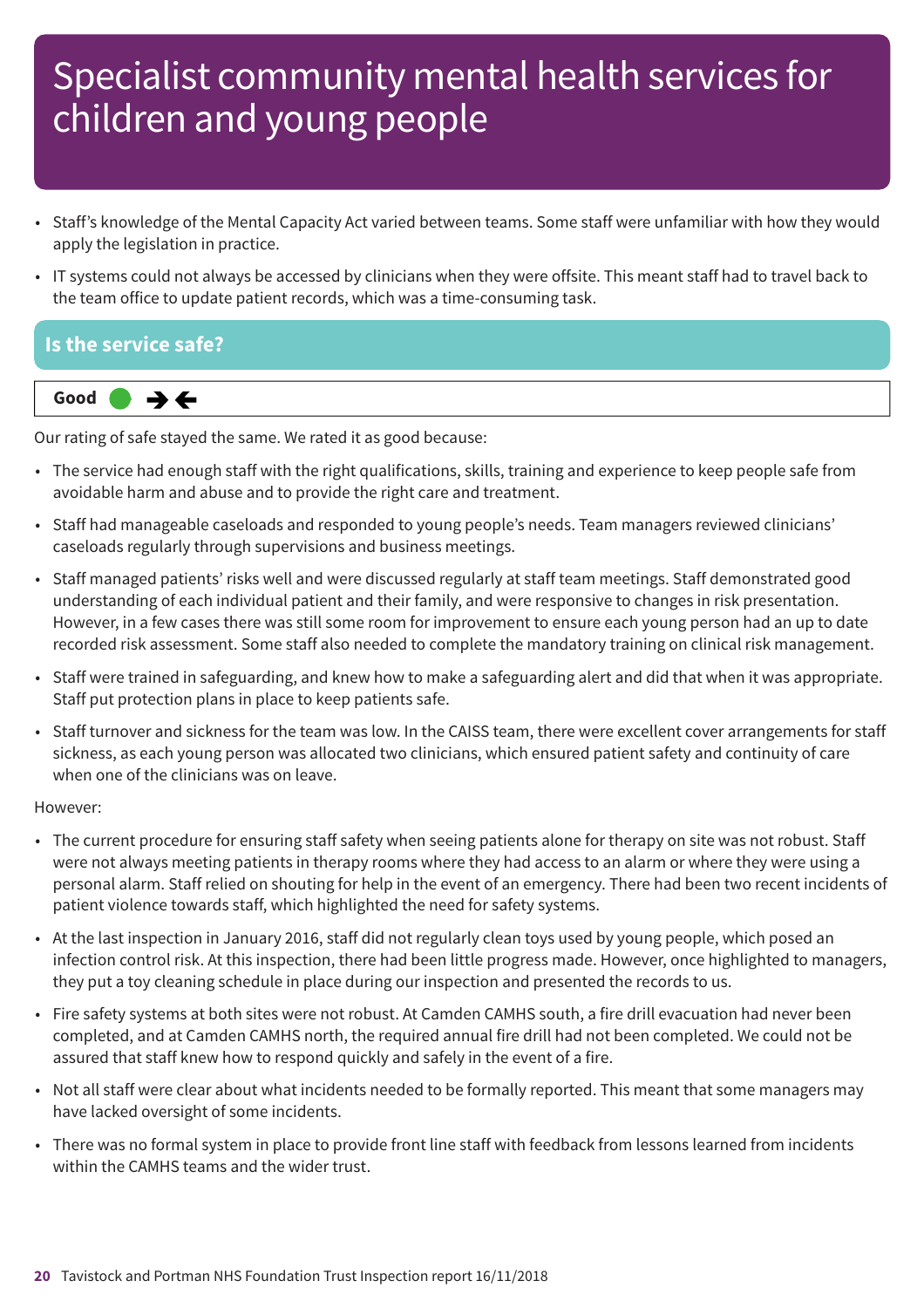### **Is the service effective?**

**Letter Cone Extending** 

Our rating of effective improved. We rated it as outstanding because:

- Staff had developed services based around the needs of young people. The service had worked with other providers to develop the THRIVE model for delivering CAMHS. This model aimed to deliver person-centred and integrated care based around the needs and preferences of young people and their families by promoting linked working between services.
- Staff worked closely with external agencies, such as primary care, social services, education, paediatrics and other community teams, including adult services and the voluntary sector. CAISS staff described good working relationships with local acute hospitals, when working together to support a young person presenting at A&E.
- Staff engaged in activities and initiatives to improve joint-working and liaison. For example, Camden CAMHS north and south staff provided regular weekly sessions in all local schools, which made treatment more accessible. The CAISS psychiatrist attended monthly tier 4 meetings with representative from local authority, NHS commissioners, education and third sector organisations, to work together and optimise young peoples' psychiatric inpatient admissions.
- Staff had access to excellent specialist training opportunities and managers ensured that staff received the necessary specialist training for their roles. Staff were also proactive in sharing knowledge, skills and experience to their team. For example, on the Mental Health Act, and LGBTQ+ (lesbian, gay, bisexual, trans, Queer+).
- Managers analysed team performance data to monitor the efficacy of their services. For example, the CAISS manager's analysis found that that young people of Camden were spending 48% less time in tier 4 psychiatric hospitals since CAISS was set up.
- Staff had effective working relationships with internal teams. For example, the CAISS team worked jointly with the Camden CAMHS north and south teams to support young people if they experienced a significant deterioration in their mental health to prevent tier 4 admission.

However:

- Administration staff did not have access to one-to-one supervision, which meant they did not have protected regular time to meet with their manager to discuss well-being or career development.
- Staff's knowledge of the Mental Capacity Act, as it relates to young people over the age of 16, varied between teams. Some staff were unfamiliar with how they would apply the legislation in practice.

### **Is the service caring?**

**Same–––rating Good –––**  $\rightarrow$   $\leftarrow$ 

Our rating of caring stayed the same. We rated it as good because:

- Staff cared for patients with compassion. Feedback from patients confirmed that staff treated them well and with kindness.
- Staff involved patients and those close to them in decisions about their care and treatment.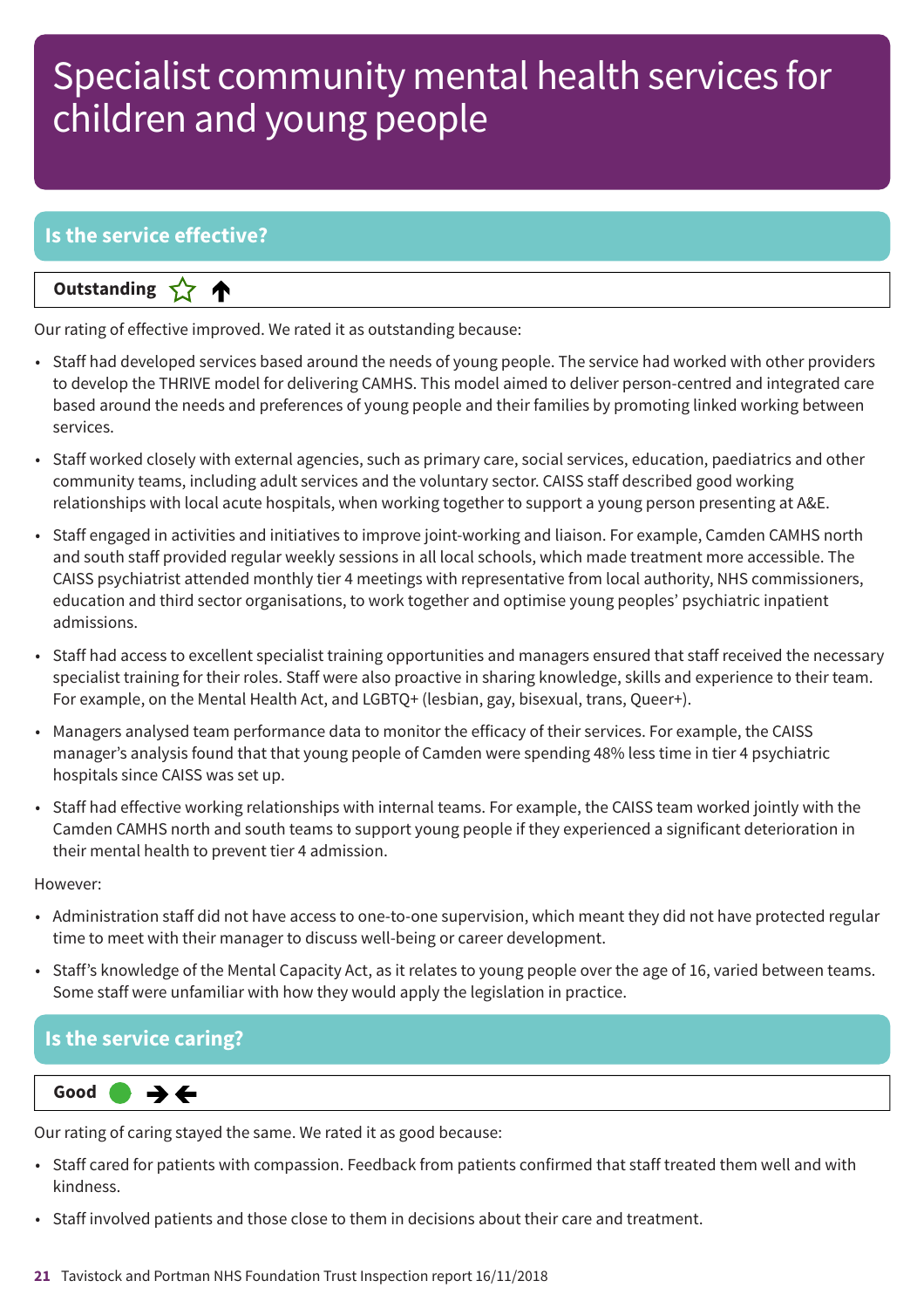- Staff provided emotional support to patients to minimise their distress.
- Staff demonstrated an in-depth knowledge of the individual needs and circumstances of the young people they supported.
- Staff enabled parents and young people to give feedback on the service they received, via questionnaires and acted on feedback.
- Staff informed and involved families and carers appropriately. The service conducted a six-week psychoeducation group for carers to help them better understand the difficulties young people may face.

### **Is the service responsive?**



Our rating of responsive stayed the same. We rated it as good because:

- Service managers screened referrals to ensure urgent referrals were seen quickly. All new referrals were discussed at a weekly meeting, following an initial screening by a clinician.
- Teams were very responsive and saw young people and their families in a timely manner. Waiting lists for therapy was low. The average waiting time between referral to assessment and assessment to treatment was low at 3 weeks. This was a substantial improvement from the last inspection in January 2016 where the average waiting time was 11 weeks.
- Staff knew the steps outlined in the trust's 'did not attend' policy. When a young person did not attend an appointment, staff told us how they actively contacted the person and contacted other services if they were unable to get hold of them.
- The waiting rooms at Camden CAMHS south and north were bright, colourful and spacious.
- Staff met the needs of different groups people. For example, staff supported families from a refugee background and ensured they accessed the appropriate care and treatment.

However:

• At the last inspection in January 2016, the teams did not provide information in accessible formats for younger children. At this inspection, we found there had been no progress in this area. Staff said that this was a work in progress, and that the communications department had been completing some work on this.

### **Is the service well-led?**



Our rating of well-led stayed the same. We rated it as good because:

- Managers carried out their roles confidently and understood how their services operated.
- Managers across the teams promoted a positive culture that supported and valued staff, creating a sense of common purpose based on shared values. Staff described high morale and said they felt respected, supported and valued as team members.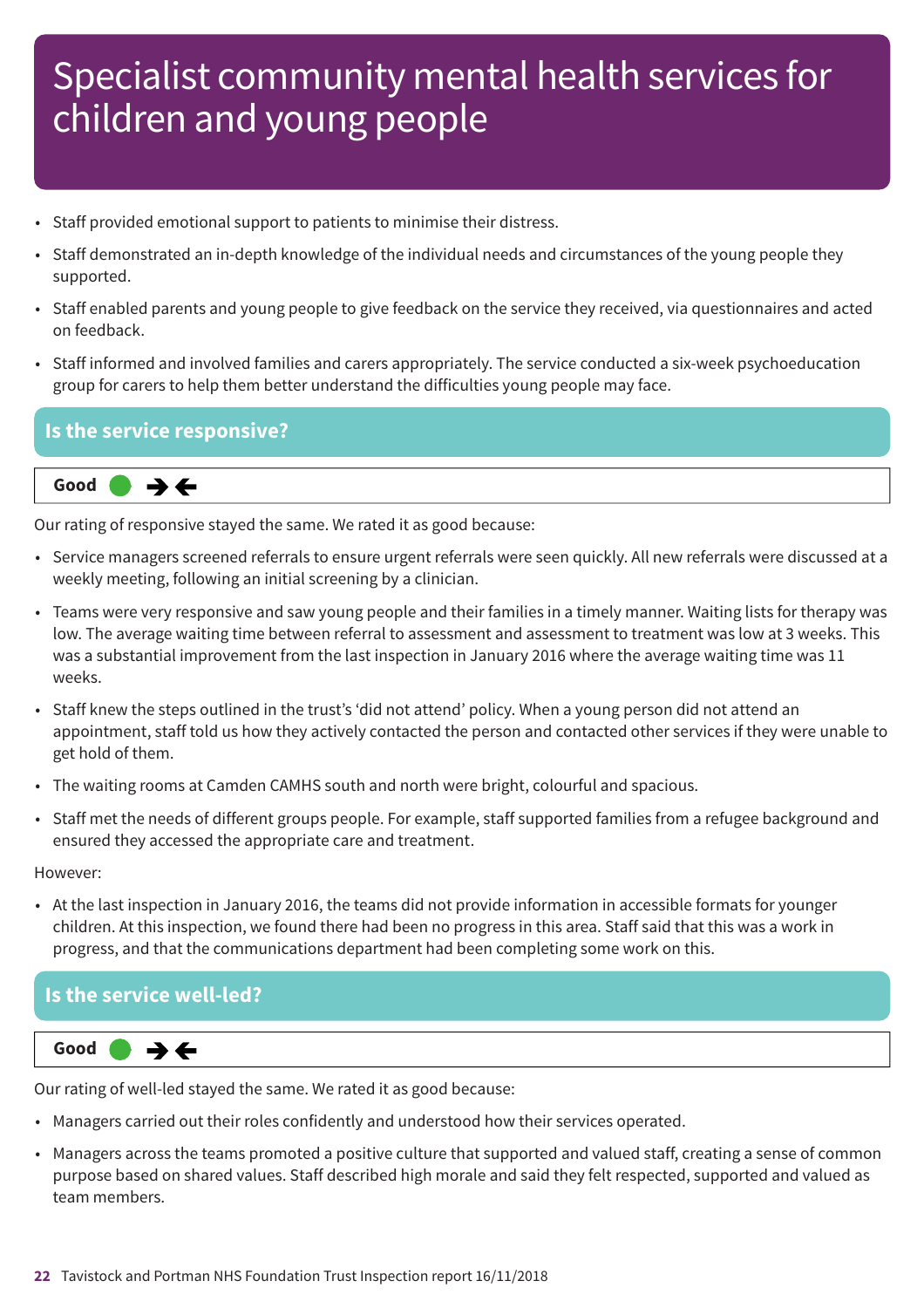- Staff felt confident about being able to speak up and raise issues of concern with their line manager or through other means such as the Freedom to Speak up Guardian if needed.
- The trust engaged well with patients, staff, the public and local organisations to plan and manage appropriate services, and collaborated with partner organisations effectively.
- Managers had access to accurate data to help them manage their services.
- The trust was committed to improving services by promoting training, research and innovation. The CAISS team was conducting a quality improvement project involving feedback from young people to improve crisis plans.
- Leadership development opportunities were available for managers and staff below team manager level.

However:

- The service did not have a system in place to ensure front-line staff had opportunities to learn from incidents, audits and complaints. They did not have access at a team level to the risk register to directly report risks or see what action was being taken.
- IT systems could not always be accessed by clinicians when they were offsite. This meant staff had to travel back to the team office to update patient records, which was a time-consuming task.
- The service had not made improvements in three areas that the CQC suggested should be improved at our previous inspection. For example, we recommended that staff cleaned toys used by children and kept a record of this, and that the trust should provide information in an accessible format for younger children.

## **Outstanding practice**

We found areas of outstanding practice in this service. See Outstanding practice section above.

## Areas for improvement

We found areas for improvement in this service. See the Areas for Improvement section above.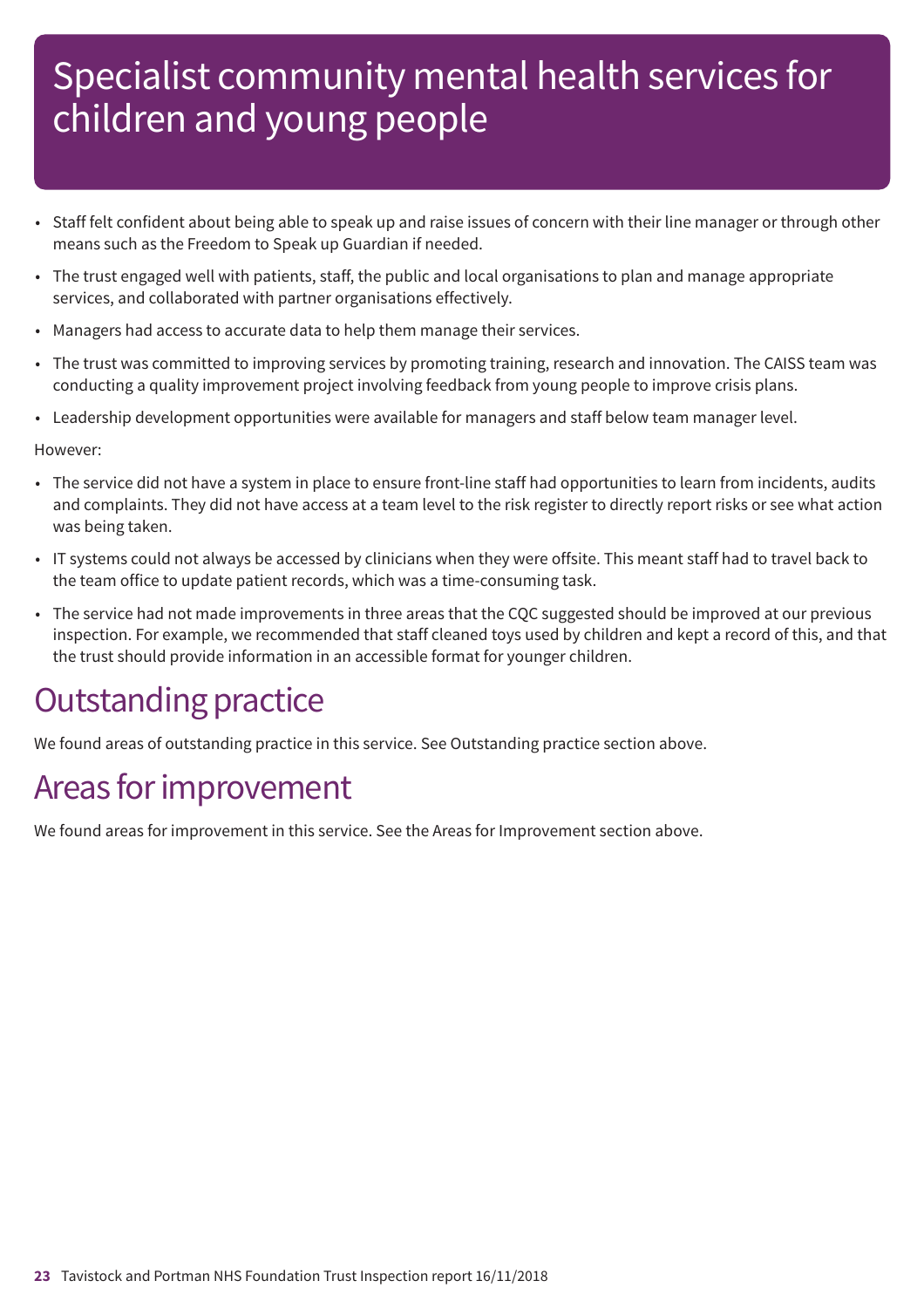**Good –––**

## Key facts and figures

The Gender Identity Clinic in Hammersmith is the largest and oldest gender clinic in the United Kingdom, dating back to 1966. The clinic treats people who have or experience gender dysphoria and other issues related to gender. The service is a national service and accepts referrals from across the United Kingdom. The multidisciplinary team has input from psychiatry, endocrinology, psychology and speech and language therapy. The clinic has 3,000 active people who use the service and a further 3,000 on the waiting list.

CQC previously inspected this service in January 2016 when West London Mental Health NHS Trust provided the service. The Tavistock and Portman NHS Foundation trust took over provision of the service in April 2017 and have the contract until March 2019. In our previous inspection, we found the service was in breach of regulation 17 (good governance). Administrative systems caused problems for people who used the service. There were long delays between people being referred to the service and having an assessment and treatment. There was no formal engagement strategy with people who used the service. Some people who used the service did not know how to complain. There was a disconnect between the (previous) trust and team working in the service. There was no evidence of learning from complaints and incidents.

This inspection was announced (staff knew we were coming) to ensure everyone we needed to talk to was available as part of a wider trust inspection.

The team that inspected the services comprised three CQC inspection managers, three CQC inspectors, a nurse and an expert by experience.

Before the inspection visit, we held a focus group with staff at the service. We also spoke with support groups who had an interest in transgender health and care. We left a comments box and poster in the reception area of the clinic to obtain feedback on the service and received 49 comment cards. Sixteen people who used the service also contacted us on the CQC website. We also received feedback from stakeholders including the commissioners of the service in England and Wales.

During the inspection visit, the inspection team:

- looked at the premises and site where care was delivered
- spoke with 18 people who were using the service and carers
- spoke with the director of the service, services manager, operations manager, clinical lead and 29 staff including administration, consultant psychiatrists, counselling psychologists, endocrinologist, managers, nurse, receptionists, speech and language therapists, and the telephonist
- attended and observed a multidisciplinary meeting, administration meeting, administration managers meeting and speech and language therapy session
- reviewed 14 patient electronic care records
- looked at a range of policies, procedures and other documents relating to the running of the service.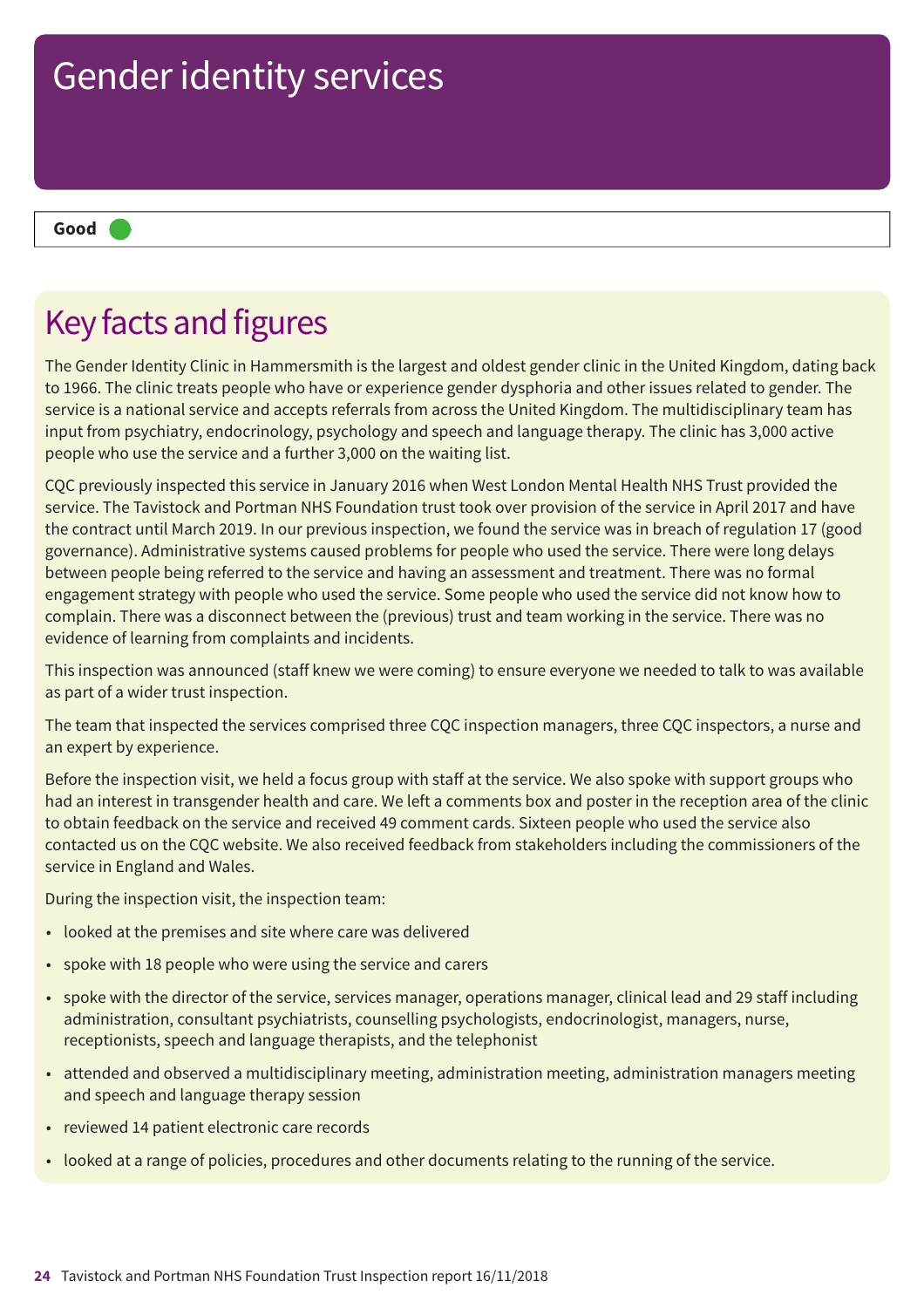### **Summary of this service**

This was the first comprehensive inspection of this service. We rated it as good because:

- The trust had improved the service since becoming the provider. At the last inspection in January 2016, governance processes at the service needed to improve. During this inspection, we found the trust had improved the governance and administrative processes.
- Motivated and skilled staff with the right qualifications, skills, training and experience provided care and treatment based on national and international best practice and benchmarked against other similar services. People using the service could access specialist speech and language therapy, counselling and psychological therapies.
- Staff cared for people who used the service with compassion. Feedback from people we spoke with and on comment cards confirmed that people felt staff treated them well and with kindness. Staff planned care together with people on an individual basis to ensure they accessed the treatments and support they needed.
- The service worked with people's GPs, and with endocrinology and surgery services, to support people to access the support they needed. The service worked closely with the trust's adolescent gender identity development service to ensure young people transferred smoothly to the adult service.
- The service made sure staff were competent for their roles. Staff completed mandatory training, and managers supervised and supported staff. The service had regular team meetings, a monthly multidisciplinary meeting and annual away days. The service supported staff with career development and progression.
- Staff said the morale and culture of the service had greatly improved since the change in provider. Managers promoted a positive culture that supported and valued staff, creating a sense of common purpose based on shared values. The service had a low staff sickness and vacancy rate.
- Staff kept appropriate records of people's care and treatment. Records were clear, up-to-date and available to all staff providing care. Staff understood how to protect people from abuse and the service worked well with other agencies to do so. Staff had training on how to recognise and report abuse and they knew how to apply it.
- Staff completed a range of audits and used the information to improve the service, for example the information included in first assessment reports and non-binary voice and communication.

#### However:

- People waited a long time to access the service. At the time of the inspection, people waited 13 months from referral to initial assessment. The service had experienced a large increase in the number of referrals in the previous years, and the trust worked with commissioners to try and increase the funding for the service. However, the current funding combined with restricted working environment made it hard for the service to meet demand. The service still cancelled some appointments, but it had put in place a new system to rearrange cancelled appointments quickly.
- The service did not ensure that important information was shared promptly following appointments. At the time of the inspection, the service took eight weeks to send letters to people using the service and health professional following appointments. We identified this at our previous inspection. The trust had shortened the time it took to send these letters, but it still needed to reduce the time further.
- The service did not investigate and respond to people's complaints within the 40-day extended timescale. Twentyeight out of 53 complaints in the last six months did not meet the target. The trust informed people when their complaint response would be delayed.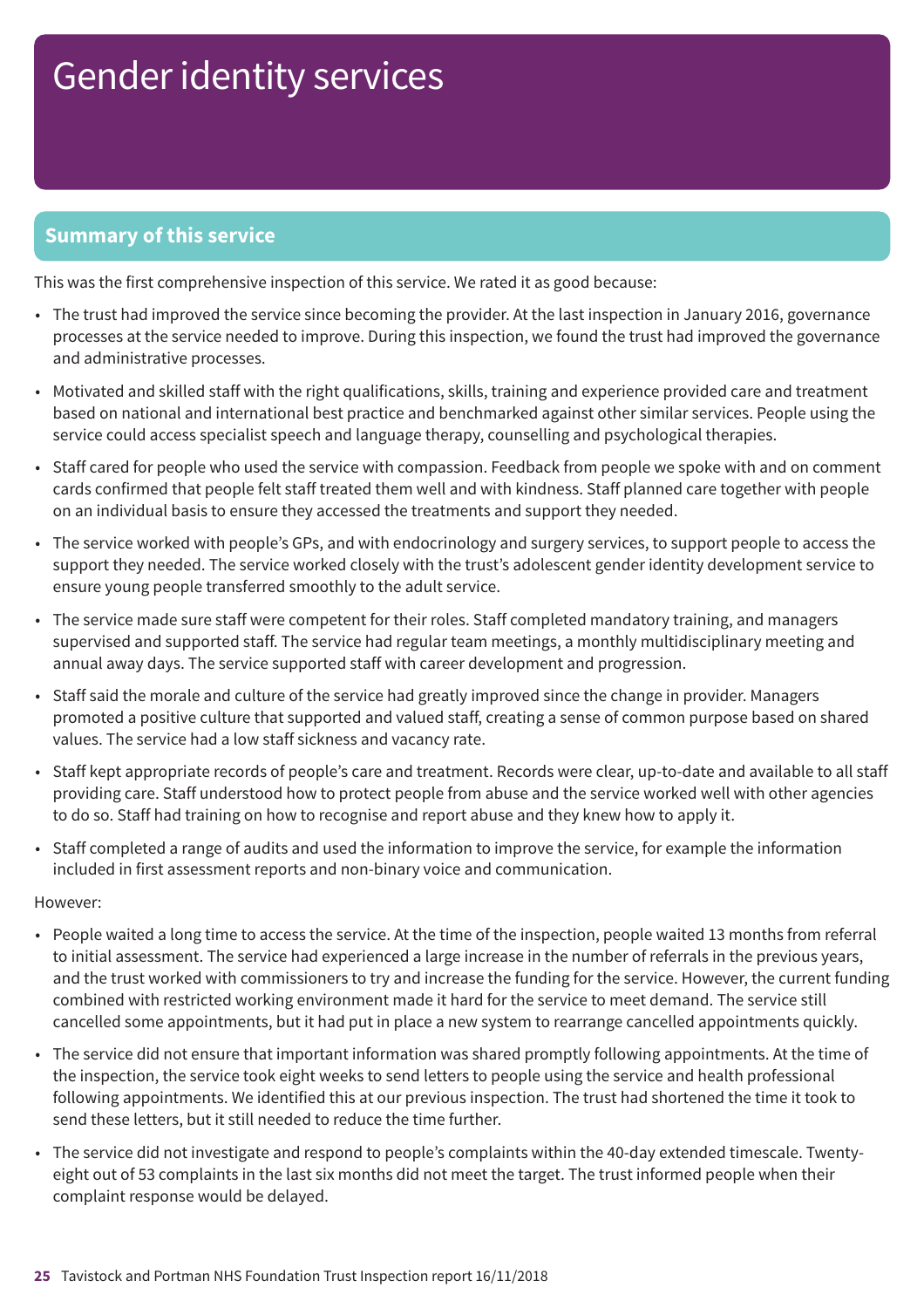- The service did not have robust systems in place to ensure fire safety. It had not completed a planned fire evacuation drill since January 2017.
- Five people we spoke with said they would like better communication before their appointments and a reminder about their appointments. Eight comment cards also included feedback about the service improving communication regarding their appointments.
- The service did not provide information in an accessible format for all people who may use the service.
- The service had not updated their service user engagement strategy since the change in provider and had not organised any service user groups as identified in our last inspection.

### **Is the service safe?**

#### **Good –––**

This was the first time we rated this service. We rated it as good because:

- Staff assessed the risks to people using the service. The service had staff available to speak to people who called up in a state of distress. They liaised appropriately with other care professionals, such as the patient's GP, if they were concerned about risks associated with their physical or psychological health.
- Staff understood how to recognise and report safeguarding concerns to ensure people using the service were protected from harassment and discrimination and received the support they needed.
- The service had appropriate staff in place who understood the service they were delivering. They provided the right care and treatment for gender dysphoria and other gender related issues. The team had low levels of sickness and vacancies were filled when needed. However, there were not enough staff in the team which contributed to the waiting lists and the trust were working closely with commissioners to address this.
- The clinic was housed in premises which were safe and clean. Staff had access to alarms to call for assistance if needed.
- Staff knew how to report incidents. They discussed the learning from incidents to make the necessary improvements. However, they did not always report incidents when patients contacted the service in distress or when there was a risk of the person self-harming.

#### However:

- The service had not completed a planned fire evacuation drill since January 2017.
- The building was not large enough to accommodate the growing numbers of staff and people who used the service.
- Staff needed to complete the mandatory clinical risk and safeguarding training, although they demonstrated a good knowledge of this.

### **Is the service effective?**

**Letter Cone Extending** 

This was the first time we rated this service. We rated it as outstanding because: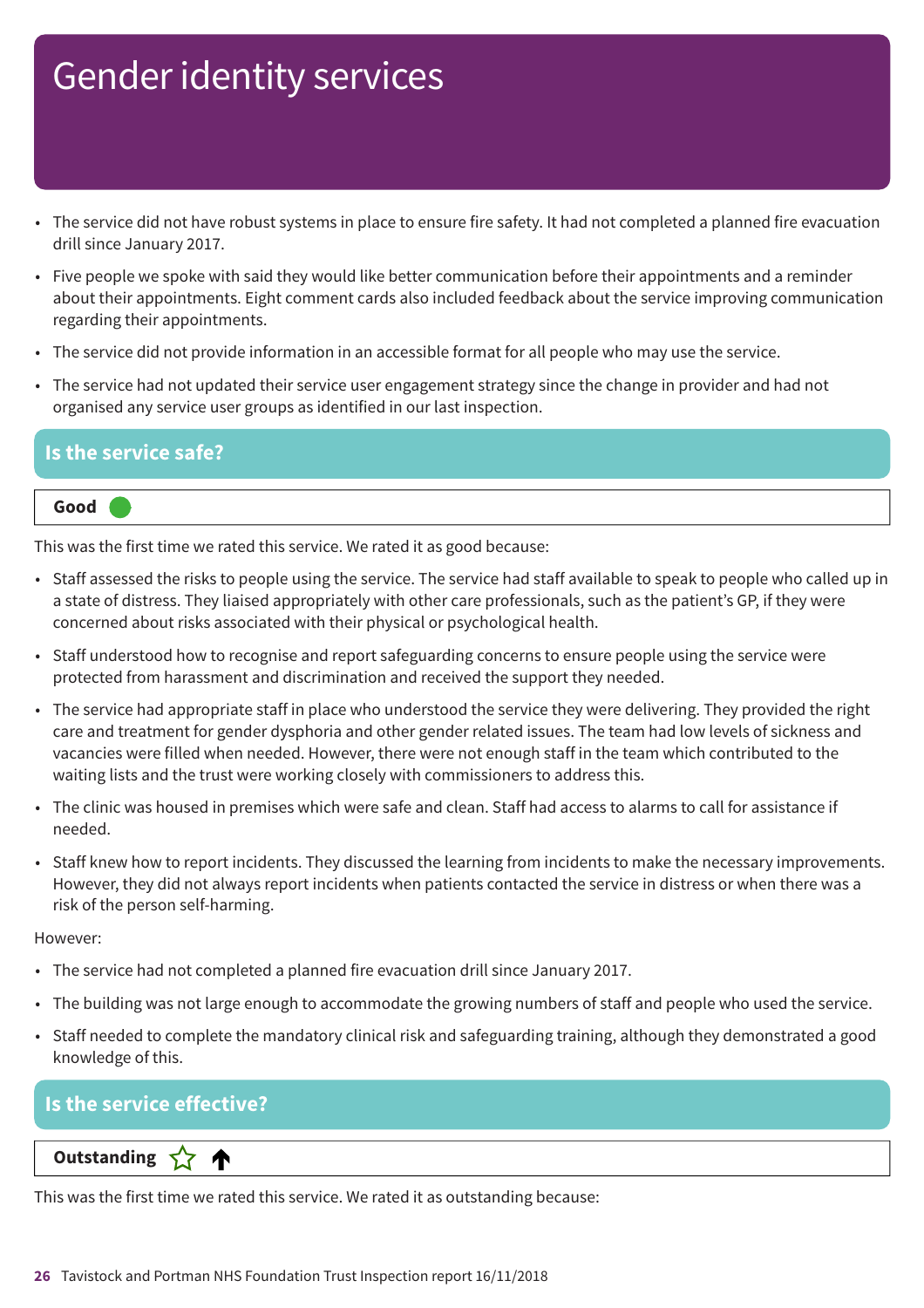- The service worked to benchmark care and treatment against other similar services nationally and internationally including speech and language therapy, counselling and psychological therapies. Staff were experienced in supporting people to meet their specific needs, for example people who identified as non-binary.
- Staff contributed to developing guidance on best practice for gender identity services.
- Staff undertook research and participated in international conferences and used findings to improve practice.
- The service made sure staff were competent for their roles. Managers appraised how staff performed and held supervision meetings with clinical staff to provide support and monitor the effectiveness of the service. The service supported staff with career development and progression.
- Staff from different professional backgrounds worked together as a team to benefit patients. The service had regular team meetings, a monthly multidisciplinary meeting and annual away days.
- Staff provided training and guidance to external health professionals including delivering workshops for GPs.
- Staff always had access to up-to-date, accurate and comprehensive information on people's care and treatment. All staff had access to an electronic records system that they could all update. The service was in the process of developing an online portal so people could access and update their personal records.
- Staff completed a range of audits and used the information to improve the service.

However:

• Administrative staff did not receive regular formal supervision.

### **Is the service caring?**

| Good |  |
|------|--|
|      |  |

This was the first time we rated this service. We rated it as good because:

- Staff cared for patients with compassion. Feedback from people we spoke with and on comment cards confirmed that staff treated them well and with kindness.
- Staff involved people and those close to them in decisions about their individual care and treatment, for example people who identified as non-binary.
- Staff provided emotional support to people to minimise their distress during their transition journey, for example people with atypical presentations or with complex medical or psychosocial needs.

However:

• The service had not updated their service user engagement strategy since the change in provider and had not organised any service user groups as identified in our last inspection

### **Is the service responsive?**

**Good –––**

This was the first time we rated this service. We rated it as requires improvement because: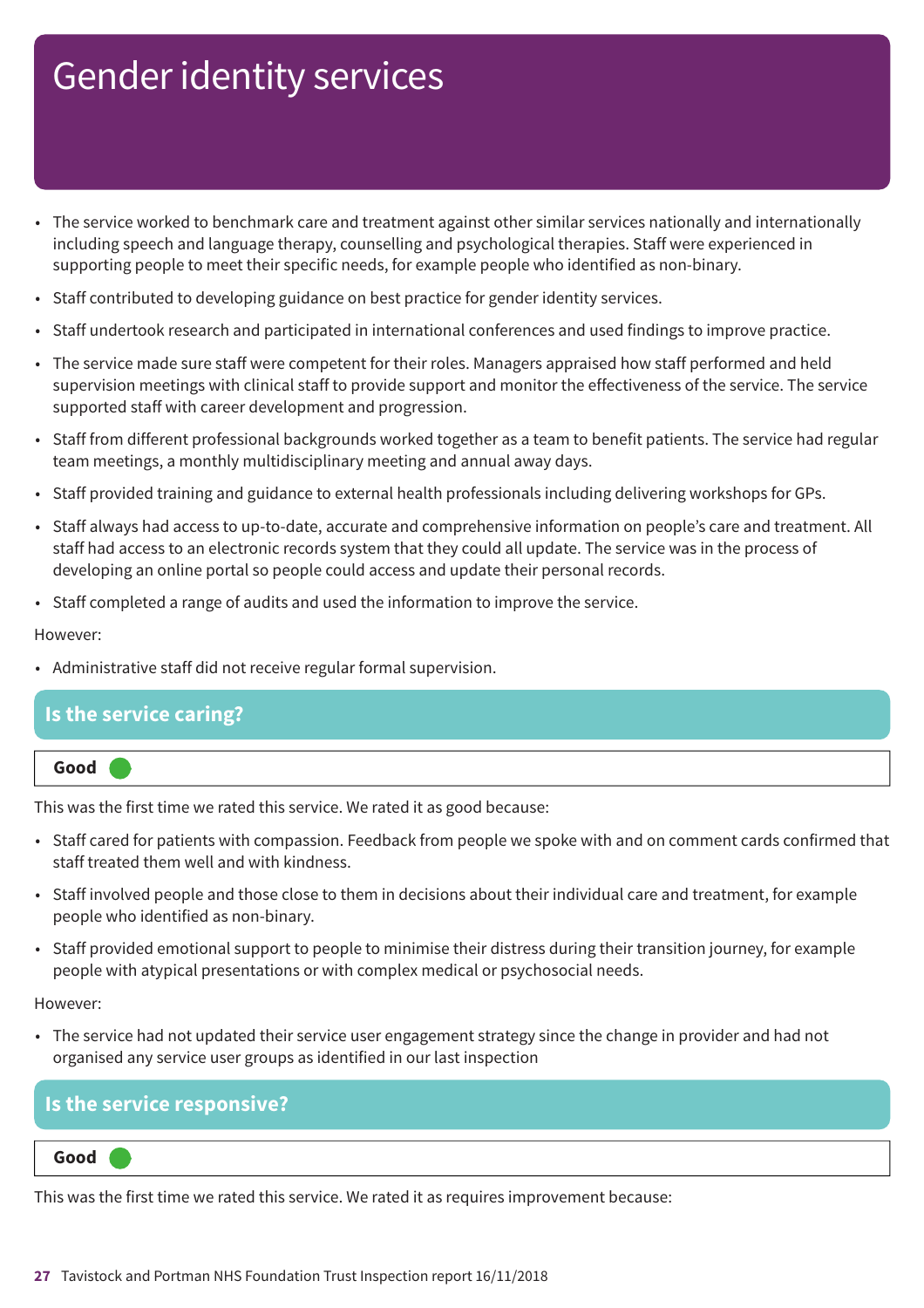- People had long waits to access the service. They experienced a 13-month wait time for appointments and the service sometimes had to cancel and reschedule people's appointment. The trust had tried to work with commissioners to increase funding but people still experienced long waits.
- The trust did not communicate with people and other providers promptly. The service took eight weeks to send letters to people and health professionals. The trust had made some improvements since we identified in our last inspection, but it still needed to make further improvements.
- The service was in the process of starting to send appointment reminders to people using the service. Some people we spoke with said they would like better communication before their appointments and a reminder about their appointments.
- The service did not provide information in an accessible form, in line with the accessible information standards, for example for people with learning disabilities.
- The trust did not respond to complaints promptly. There were delays in investigating and responding to people's complaints. Twenty-eight out of 53 complaints in the last six months did not meet the target. The trust informed people when their complaint response would be delayed.

#### However:

• The service worked closely with the trust's adolescent gender identity development service to ensure smooth transfer for young people to the adult service.

### **Is the service well-led?**

#### **Good –––**

This was the first time we rated this service. We rated it as good because:

- The trust had made significant changes and improvements to the governance and administration procedure since out last inspection. Staff said the morale and culture of the service had greatly improved since the change in provider.
- The service had experienced managers at all levels with the right skills and abilities to run a service providing highquality sustainable care.
- Managers across the trust promoted a positive culture that supported and valued staff, creating a sense of common purpose based on shared values.
- The trust had effective systems for identifying risks, planning to eliminate or reduce them, and coping with both the expected and unexpected.
- The trust collected, analysed, managed and used information well to support all its activities, using secure electronic systems with security safeguards.
- The trust engaged well with people who used the service, staff, the public and local organisations to plan and manage appropriate services, and collaborated with partner organisations effectively. The trust supported staff to attend national and international gender identity conferences and initiatives.
- The trust was committed to improving services by learning from when things go well and when they go wrong, promoting training, research and innovation. For example, they had developed various workshops including introduction to the service, speech and language therapy and information for GPs to share their knowledge with people who used the service and stakeholders.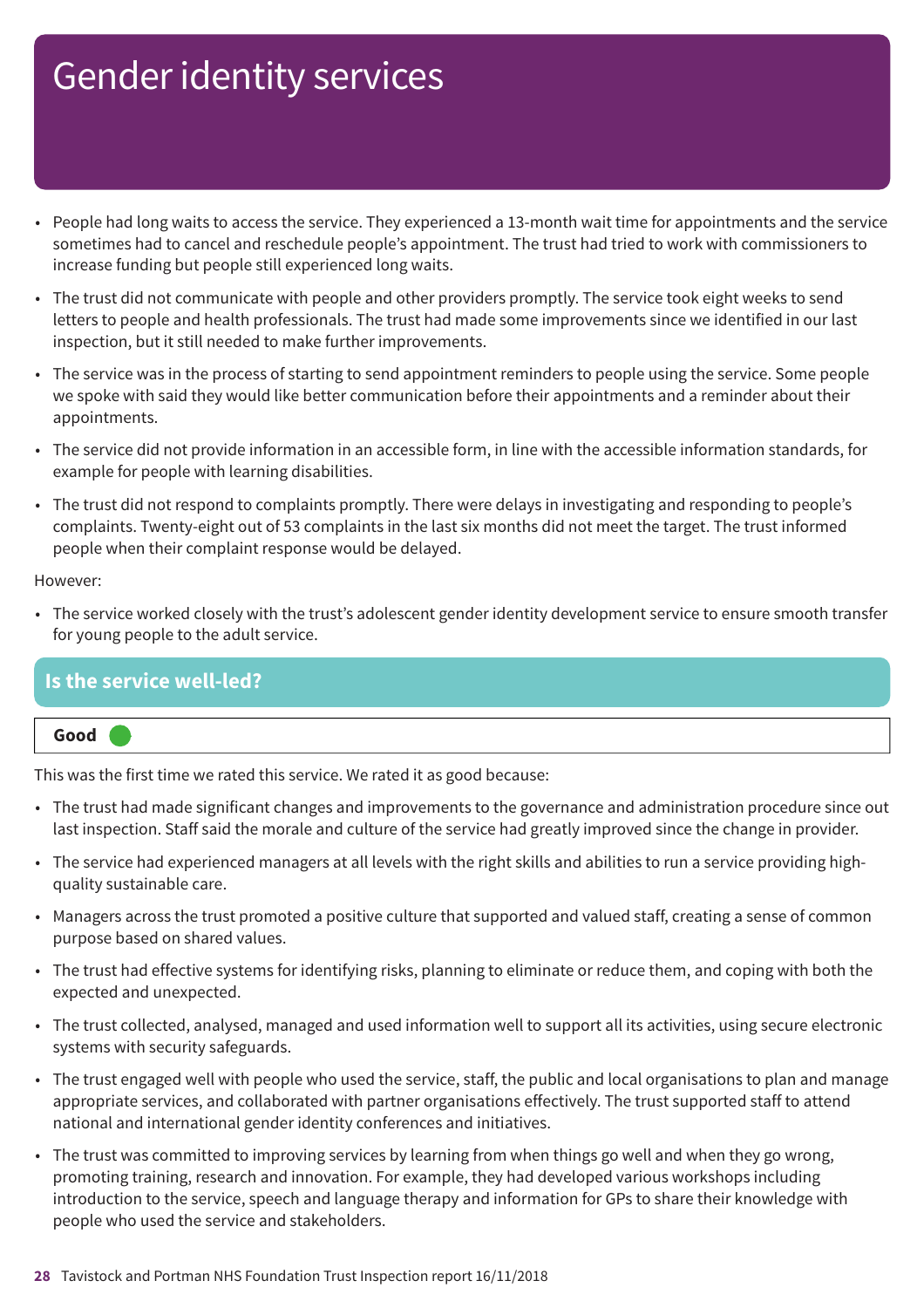However:

• The trust had implemented improvements to previous recommendations we made from the last inspection. For example, reducing waiting times, reducing delays in sending letters, reducing delays in responding to complaints and embedding service user involvement.

## **Outstanding practice**

We found areas of outstanding practice in this service. See Outstanding practice section above.

## Areas for improvement

We found areas for improvement in this service. See the Areas for Improvement section above.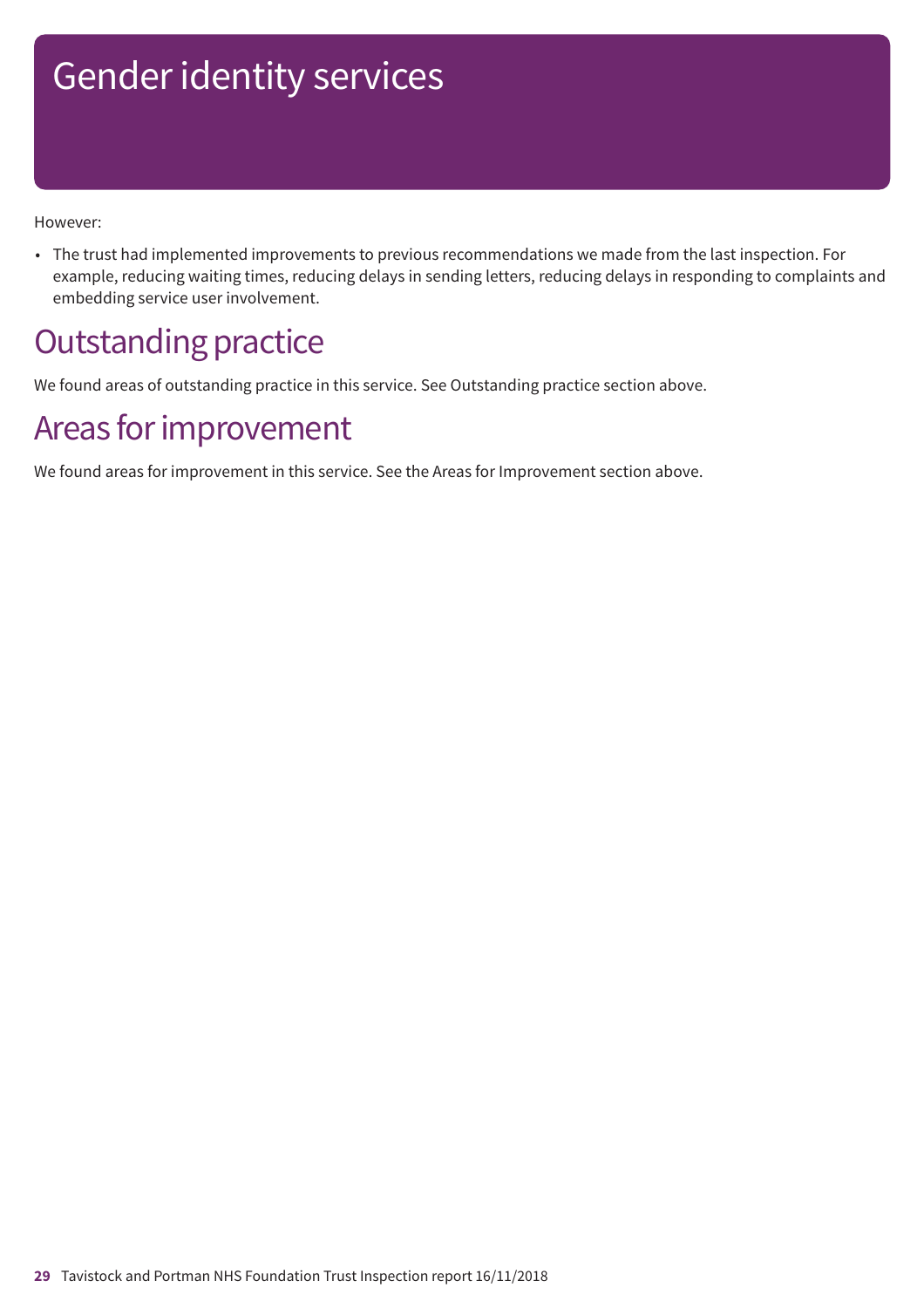## Requirement notices

## Action we have told the provider to take

The table below shows the legal requirements that the service provider was not meeting. The provider must send CQC a report that says what action it is going to take to meet these requirements.

For more information on things the provider must improve, see the Areas for improvement section above.

**Please note:** Regulatory action relating to primary medical services and adult social care services we inspected appears in the separate reports on individual services (available on our website www.cqc.org.uk)

**This guidance** (see goo.gl/Y1dLhz) describes how providers and managers can meet the regulations. These include the fundamental standards – the standards below which care must never fall.

### **Regulated activity**

## **Regulation**

Treatment of disease, disorder or injury Regulation 9 HSCA (RA) Regulations 2014 Person-centred care

### Regulated activity Treatment of disease, disorder or injury Regulation 12 HSCA (RA) Regulations 2014 Safe care and treatment Regulation

### **Regulated activity**

### Regulation

Treatment of disease, disorder or injury **Regulation 16 HSCA (RA) Regulations 2014 Receiving and** acting on complaints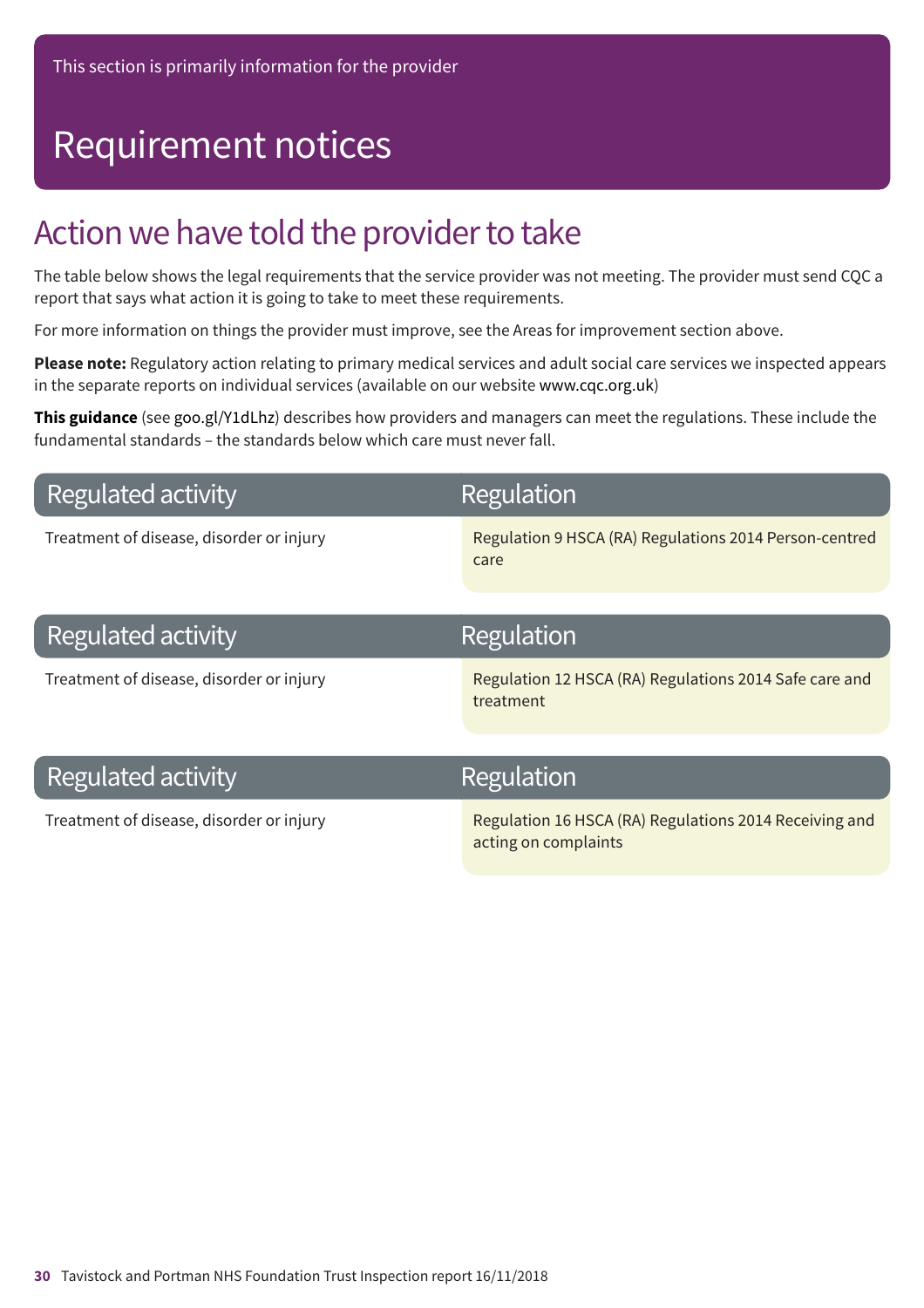This section is primarily information for the provider

## Enforcement actions

We took enforcement action because the quality of healthcare required significant improvement.